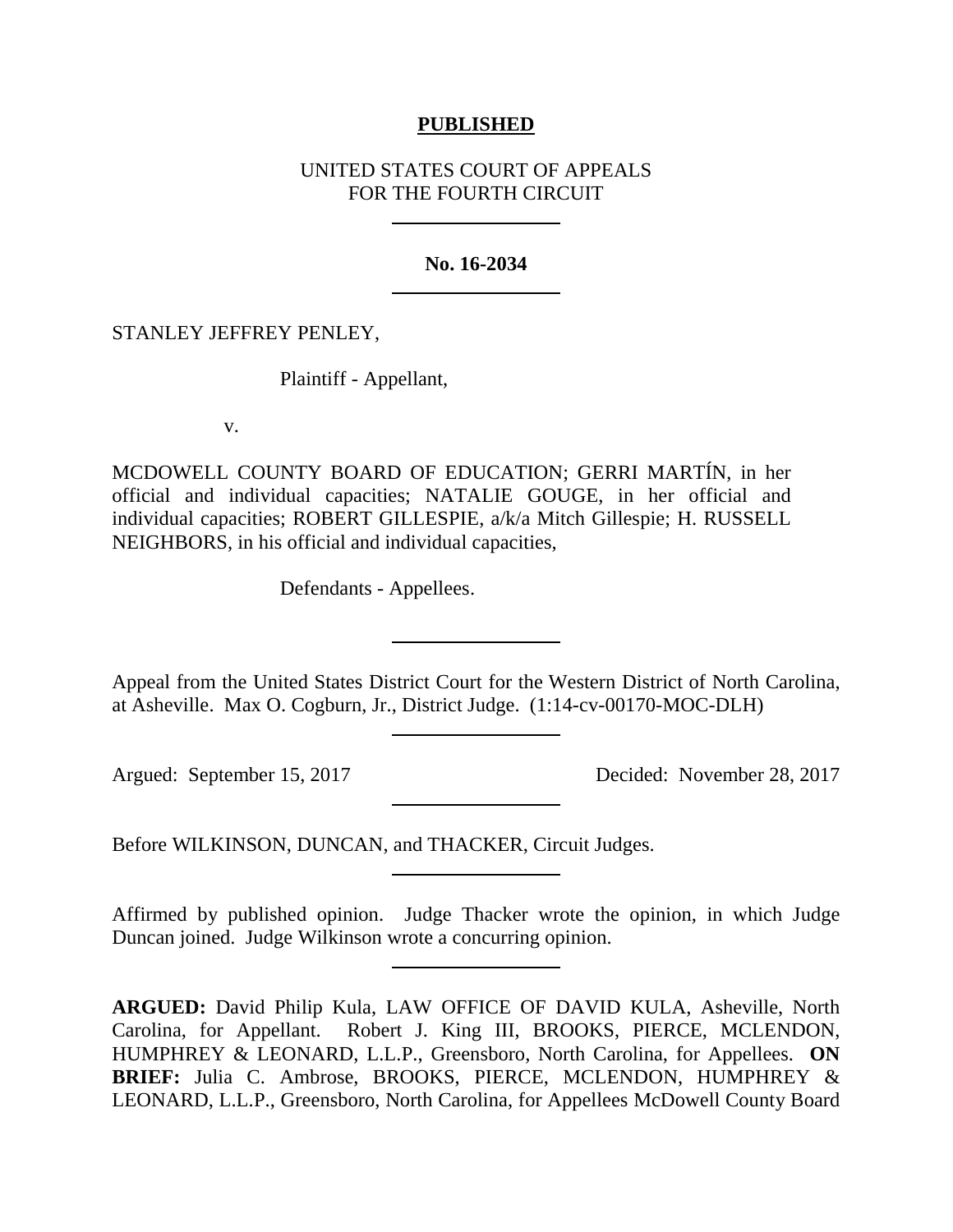of Education, Natalie Gouge, and H. Russell Neighbors. Ann-Patton Hornthal, ROBERTS & STEVENS, P.A., Asheville, North Carolina, for Appellee Gerri Martin. Ronald K. Payne, LONG, PARKER, WARREN, ANDERSON & PAYNE, P.A., Asheville, North Carolina, for Appellee Robert "Mitch" Gillespie.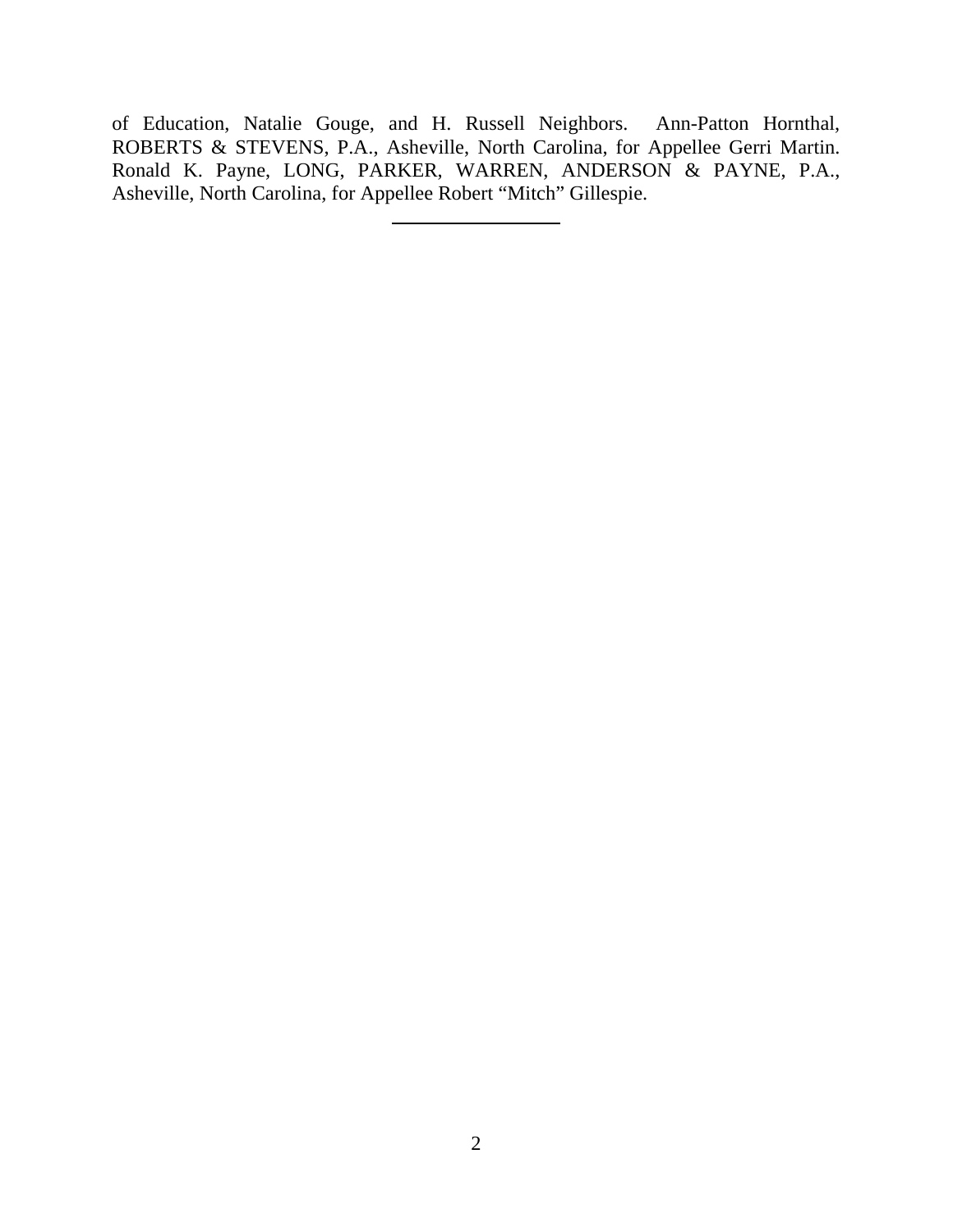THACKER, Circuit Judge:

Stanley Jeffrey Penley ("Appellant") was a teacher at McDowell County High School ("MHS") from 2006 to 2013. He also regularly worked as a media strategist on political campaigns. Following an incident in Appellant's classroom in April 2013 in which he made an inappropriate comment to his students, Appellant was suspended, investigated, and recommended for dismissal. Appellant initiated this action against the school principal, the superintendent, the board of education, a board member, and a member of the North Carolina House of Representatives alleging the suspension, investigation, and recommendation of dismissal were in retaliation for his political speech.

The district court granted summary judgment to Appellees and dismissed the case. Because Appellant has not put forward evidence beyond mere speculation in support of his claims, he cannot make a prima facie showing of retaliation. Accordingly, we affirm the decision of the district court.

# I.

## A.

We view the relevant facts "in the light most favorable to the nonmoving party," Appellant. *Grutzmacher v. Howard Cty.*, 851 F.3d 332, 342 (4th Cir. 2017). From 2006 to April 2013, Appellant taught high school civics at MHS. During this time, Appellant was generally well respected among the students and had a near-spotless personnel record at MHS.

3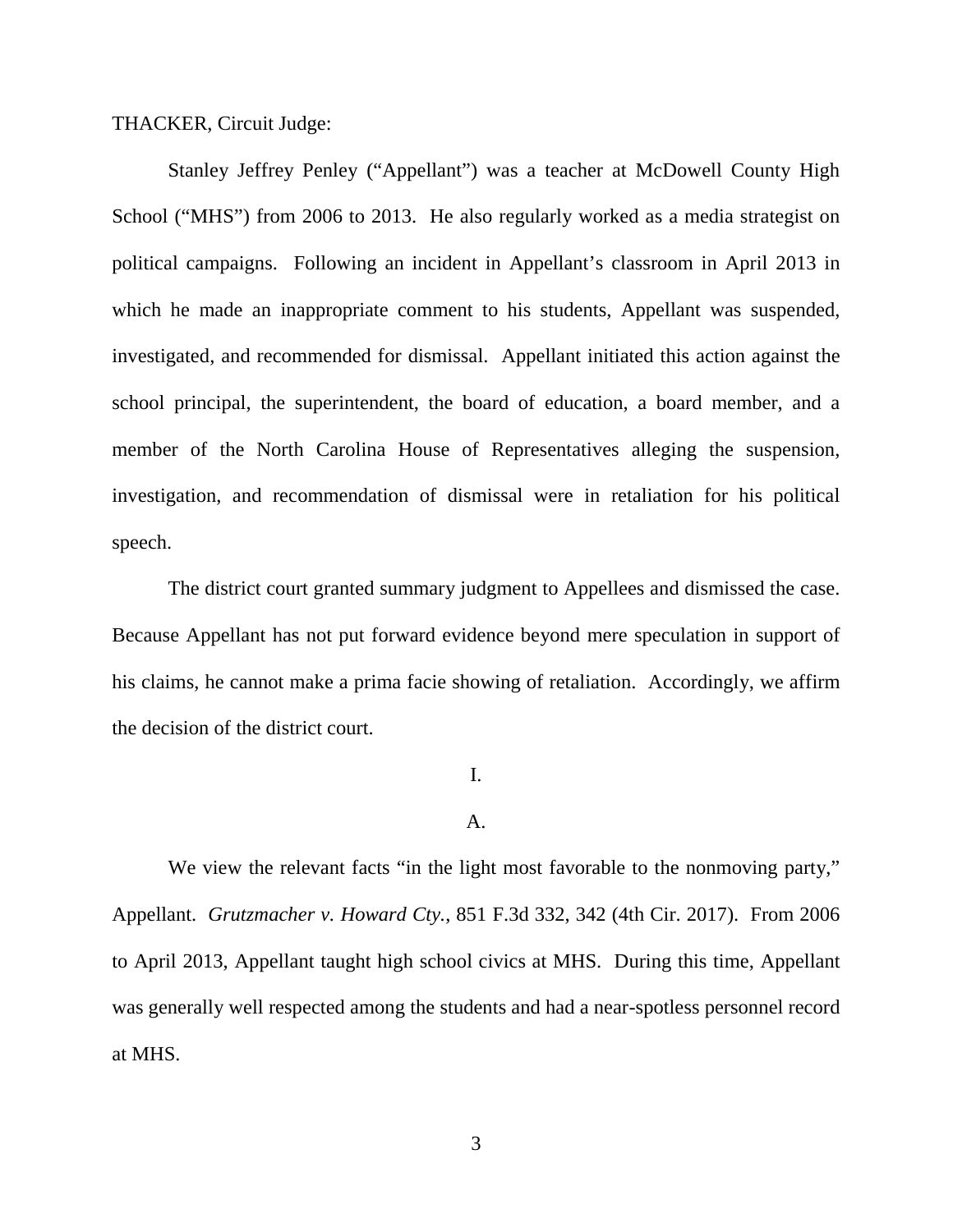In 2004, 2006, and 2008, Appellant also worked on campaigns of politicians running against North Carolina House of Representatives Member Robert Gillespie ("Gillespie"). As early as 2006 and continuing through 2012, Gillespie vocalized his disdain for Appellant to MHS's former principal, Ben Talbert ("Talbert"), and former superintendent, Mike Murray ("Murray"). After these conversations, Talbert and Murray warned Appellant that Gillespie wanted him terminated. Additionally, as a result of Appellant's campaign work, Gillespie allegedly threatened Appellant directly saying he would pay Appellant back and "beat [him] like a bad drum." J.A. 785:[1](#page-3-0)3–14.<sup>1</sup>

At the beginning of the 2012–2013 school year, Gillespie toured MHS with the newly hired superintendent, Gerri Martín ("Martín"). During the tour, Gillespie refused to enter Appellant's classroom, explaining to Martín that Appellant had "worked against [Gillespie] in previous elections." J.A. 663:3–664:9. When Gillespie and Martín approached Appellant's classroom doorway, Gillespie allegedly pulled Martín back and said "that's the one I've been telling you about." *Id.* at 475:1–7. On the same day, Gillespie also approached Talbert to remind him of Gillespie's contempt for Appellant.

### B.

Fast forward to April 17, 2013. On that day, during AP Government class, Appellant told his students, "There is a study out there that says that men think about sex every six seconds, unless you happen to be sitting next to your girlfriend, and it might be

<span id="page-3-0"></span><sup>1</sup> Citations to the "J.A." refer to the Joint Appendix filed by the parties in this appeal.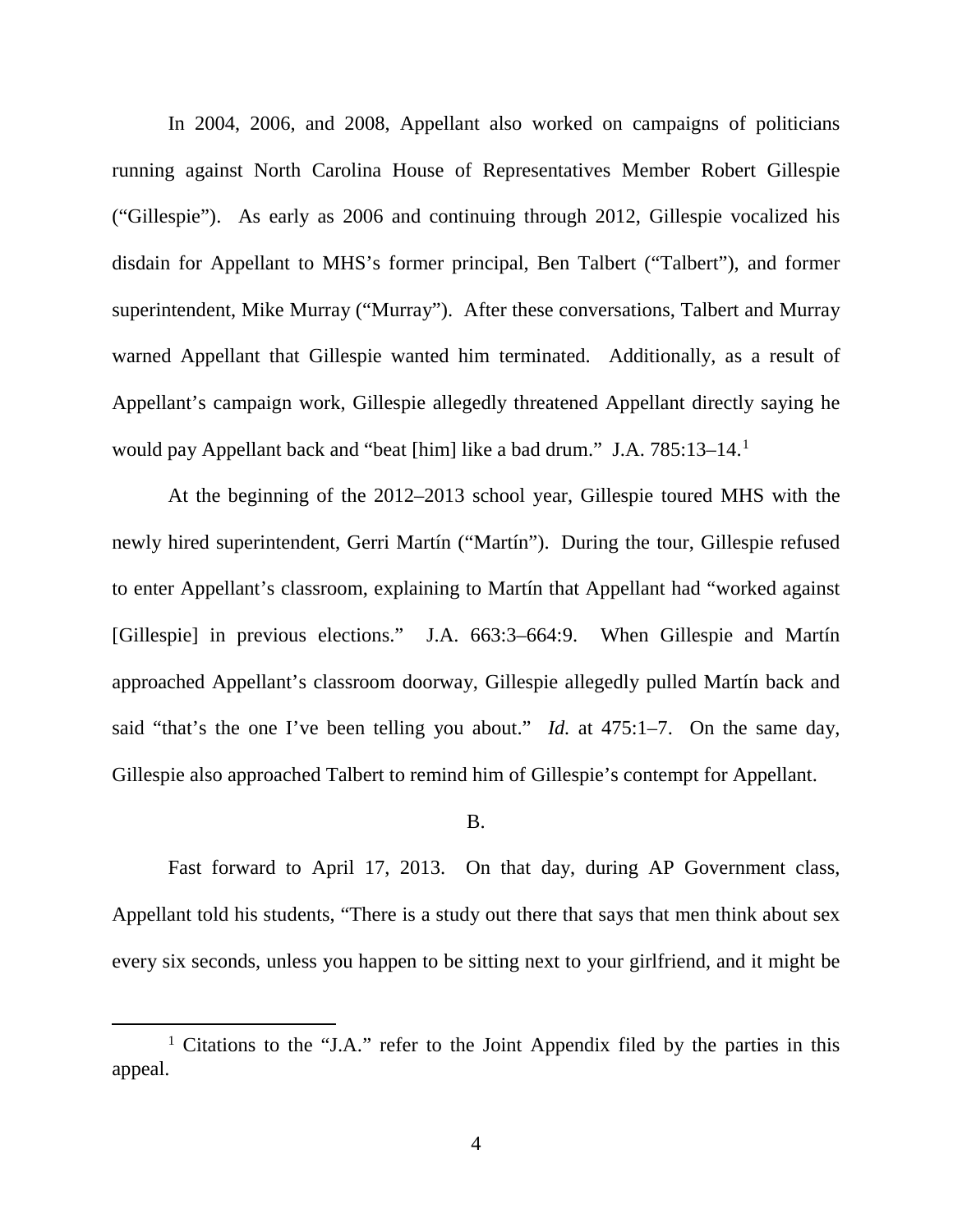more like four seconds." J.A. 381:9–19. Two students, a boyfriend and girlfriend, were seated next to each other when Appellant made this comment. The girlfriend became upset, believing it to be directed at her. During the mid-class lunch break that day, Appellant apologized to the girlfriend. Later in the day, Appellant witnessed the girlfriend crying in the library during his planning period. He went back and forth to the library to "find out what was going on." *Id.* at 393:15. Then, when the girlfriend exited the library, Appellant sought her out and confronted her in a stairwell. Appellant's stated goal for stopping the girlfriend in the stairwell was to prevent her from going to the principal. *See id.* at 387:18–21 ("Q. Well, would your goal, when you spoke to [girlfriend] at 3-something in the afternoon, to, the end result be, that she would not go to the principal? A. Yes."). The girlfriend, through her mother, ultimately reported Appellant to school administrators.

## $C_{\cdot}$

After the girlfriend's mother complained about Appellant, the newly hired principal, Natalie Gouge ("Gouge"), contacted the assistant superintendent, Mark Garrett ("Garrett"), who instructed Gouge to begin an investigation. On April 18, 2013, Gouge met with the girlfriend to discuss the comment. The girlfriend gave Gouge handwritten notes of her recollection of the incident. The notes reflect that Appellant targeted her and her boyfriend by saying "What are you guys laughing about? Oh [boyfriend], I bet you know all about that don't you? Only it's every four seconds since your girlfriend is sitting right next to you. I bet it's six seconds any other time. Right, [girlfriend]?" J.A. 1169. The same day, Gouge interviewed Appellant and other students. During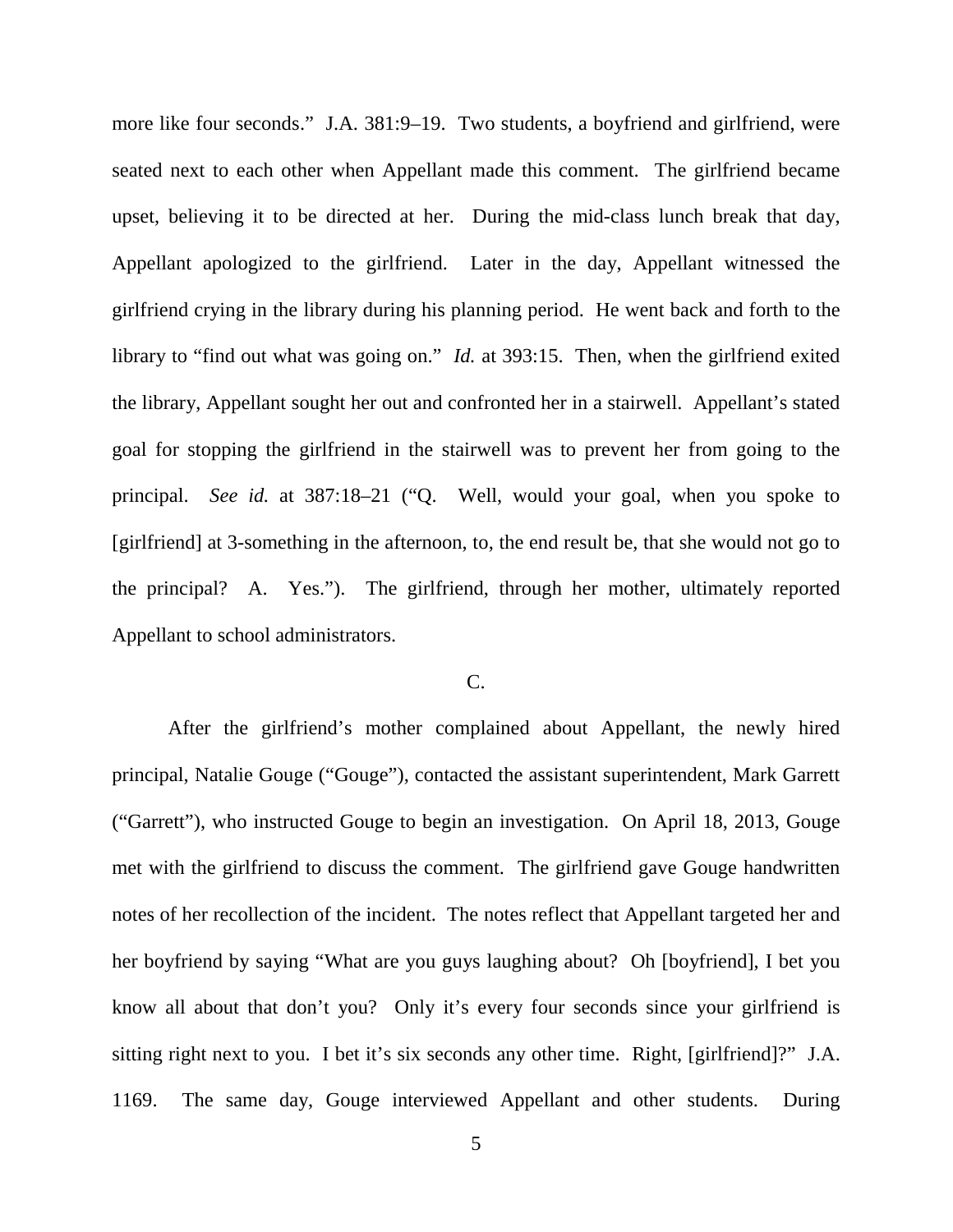Appellant's interview, he admitted that the in-class comment was not part of his curriculum. During the student interviews, Gouge also learned of an inappropriate Facebook exchange between Appellant and a student. The exchange was a series of comments on a shirtless photo of the student. The exchange is as follows:

> Appellant: [Student], I'm going to have to de-friend you if you don't put some clothes on. Are you trying to join  $NAMBLA!^2$  $NAMBLA!^2$

> Student: Mr. Penly [sic], why are you checking me out with no clothes on.

> Appellant: Hey, you sent that pic to me. You know i'm [sic] happily married. And you obviously have [started] playing for the other TEAM!

Student: Hahahahaha I meant to send it to Julia sorry.

*Id.* at 536.

After these interviews, Gouge drafted a letter of reprimand dated April 22, 2013. Before delivering the letter to Appellant, Gouge consulted with Martín. Martín declined to issue a letter of reprimand and instead opted to suspend Appellant with pay pending further action. Martín instructed that a more in-depth investigation take place.

As part of this further in-depth investigation, on April 24, 2013, Gouge interviewed all of the students present in Appellant's class when the offending comment was made. In the interviews, some of the students' accounts supported the claim that Appellant directed his statement at the girlfriend and boyfriend. Other students could not

<span id="page-5-0"></span><sup>&</sup>lt;sup>2</sup> NAMBLA is an acronym for the North American Man-Boy Love Association, an advocacy group for pedophilia and pederasty.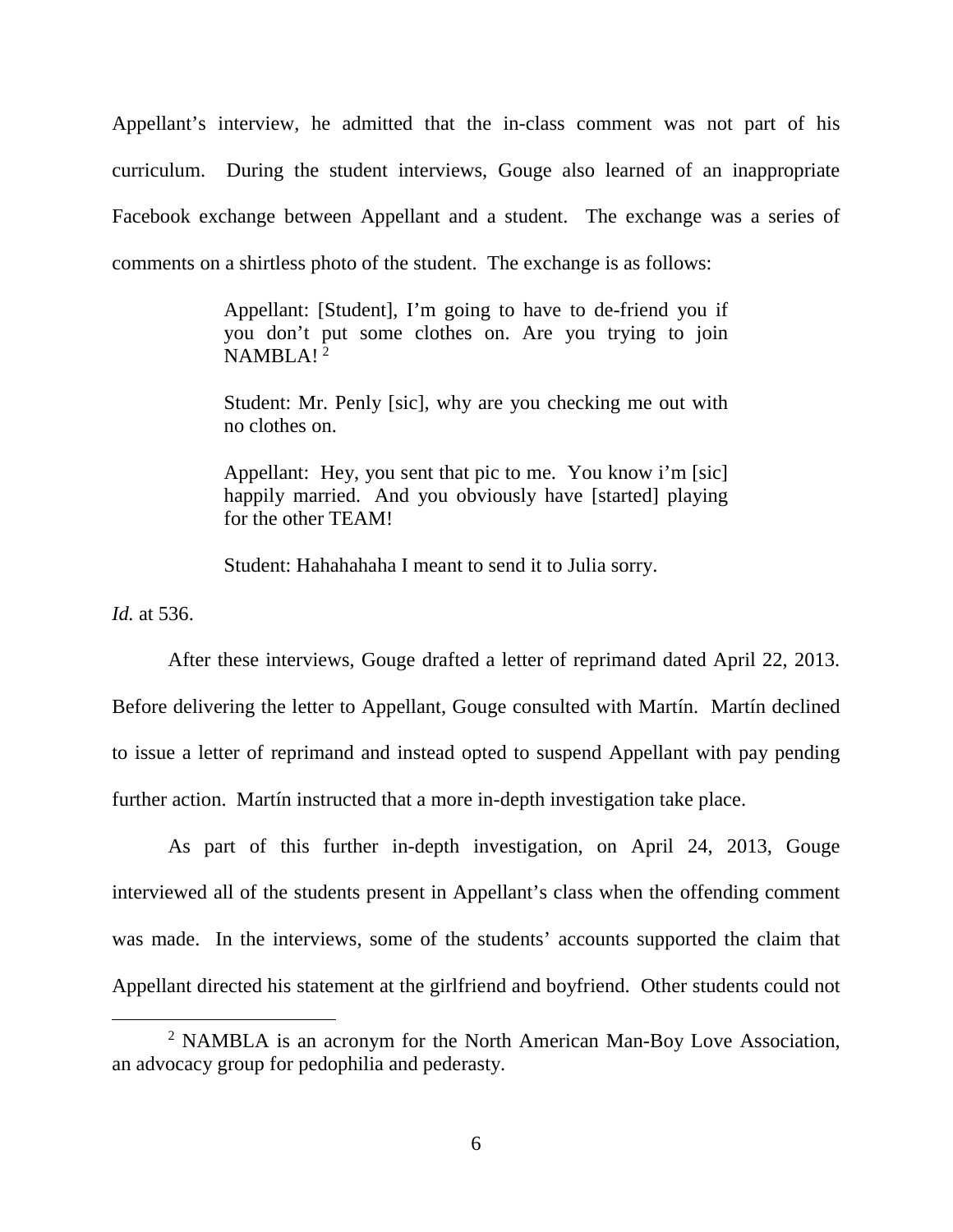remember what was said or what happened. Significantly, none of the students said that the comment was not directed at the girlfriend and boyfriend. Furthermore, on May 6, 2013, Appellant participated in a recorded interview with Martín and two other administrators related to the comment, the Facebook exchange, and other inappropriate behavior uncovered by the investigation.<sup>[3](#page-6-0)</sup> Appellant admitted during this interview: "I wish I could take back everything" and "[w]hen I realized I had hurt [the girlfriend], I felt awful. I feel terrible." J.A. 616, 617.

#### D.

On August 21, 2013, Martín issued a notice of intent to recommend dismissal ("Notice") to Appellant. The Notice contained six alleged violations: (i) immorality; (ii) insubordination; (iii) neglect of duty; (iv) failure to fulfill the duties and responsibilities imposed upon teachers by the general statutes of North Carolina; (v) failure to comply with such reasonable requirements as the board may prescribe; and (vi) any cause which constitutes grounds for the revocation of the career teacher's teaching license. Then, in September 2013, Martín left her position as superintendent, and Garrett became the interim superintendent.

<span id="page-6-0"></span><sup>&</sup>lt;sup>3</sup> Appellant was also interviewed about reported in-class discussions of gays and lesbians having sex in the school bathrooms and Appellant's Facebook activity, including his Facebook friendship with students, the inappropriate Facebook exchange between him and a student, and his online Facebook activity during school hours. Further, Appellant was questioned about the relevance to his curriculum of a story he told in class about Lorena Bobbitt. Lastly, Appellant was confronted about his in-class use of YouTube.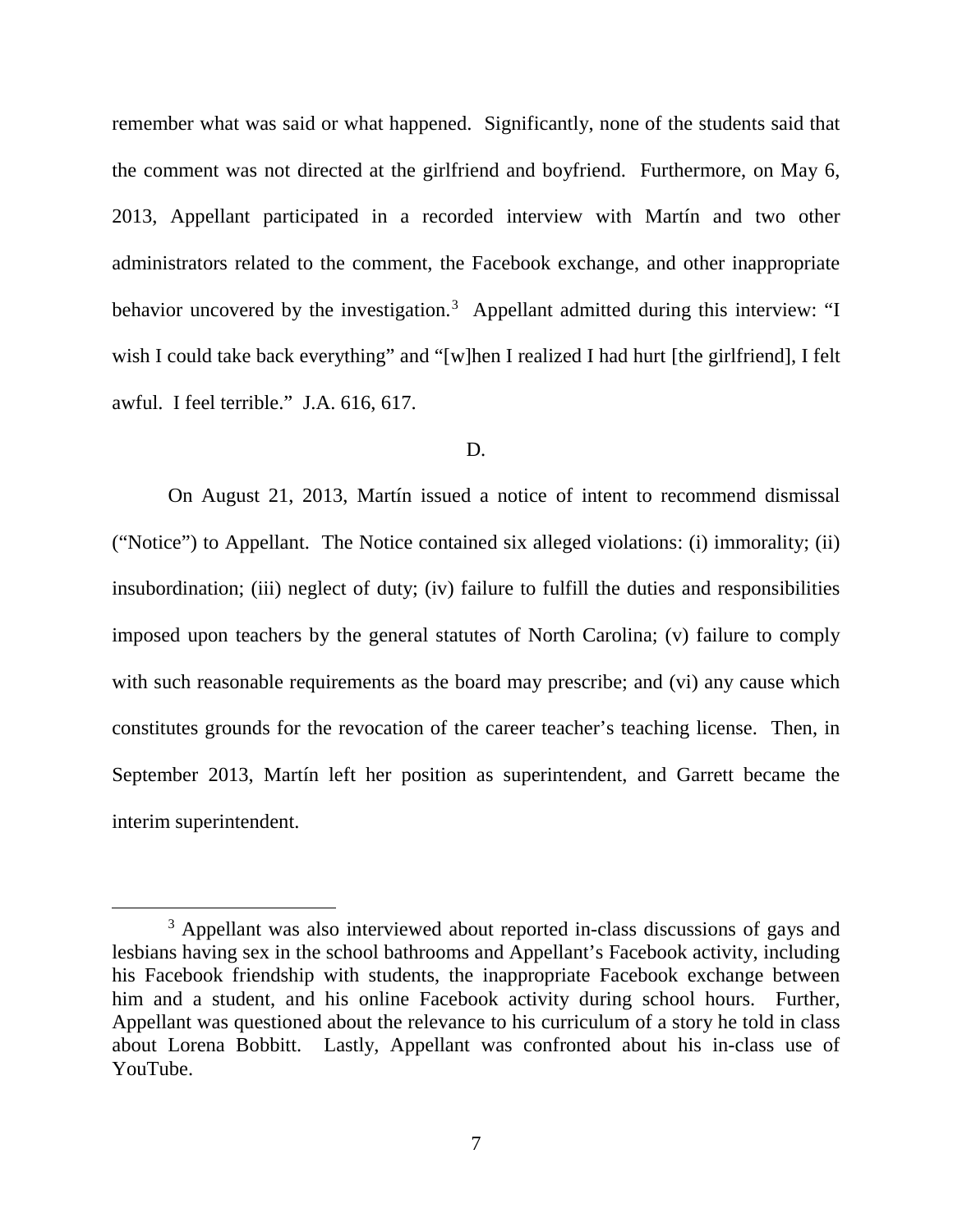Appellant requested that the grounds for Martín's Notice be reviewed by a hearing officer at an administrative hearing. In late October 2013, an administrative hearing was conducted regarding the Notice. Appellant was able to present evidence and cross examine witnesses. Ultimately, the hearing officer found that the evidence against Appellant did not warrant Appellant's termination. Garrett then reinstated Appellant to a position at a different institution, Early College, in McDowell County.

Also in the fall of 2013, Appellant attended a teachers' rally at the McDowell County courthouse. Two incumbent McDowell County Board of Education members and one former Board member also attended the rally. Appellant alleges that the Board members told him that another Board member, Russell H. Neighbors ("Neighbors"), and Martín were conniving to have Appellant terminated and that the charges against him "were garbage concocted by . . . Martin [sic]." J.A. 508:10–11.

### E.

Appellant filed his initial complaint in the Western District of North Carolina on July 7, 2014, against the Board, Gillespie, Martín, Gouge, and Neighbors (collectively, "Appellees"). He filed an amended complaint on September 12, 2014, alleging the following six claims:

- (1) Count I First Amendment Retaliation pursuant to 42 U.S.C § 1983 against Neighbors, Martín, and Gouge in their individual capacities and Gillespie and the Board;
- (2) Count II Civil Conspiracy against Martín, Neighbors, Gouge, and Gillespie in their individual capacities;
- (3) Count III North Carolina constitutional violations (in the alternative) against Neighbors, Martín, and Gouge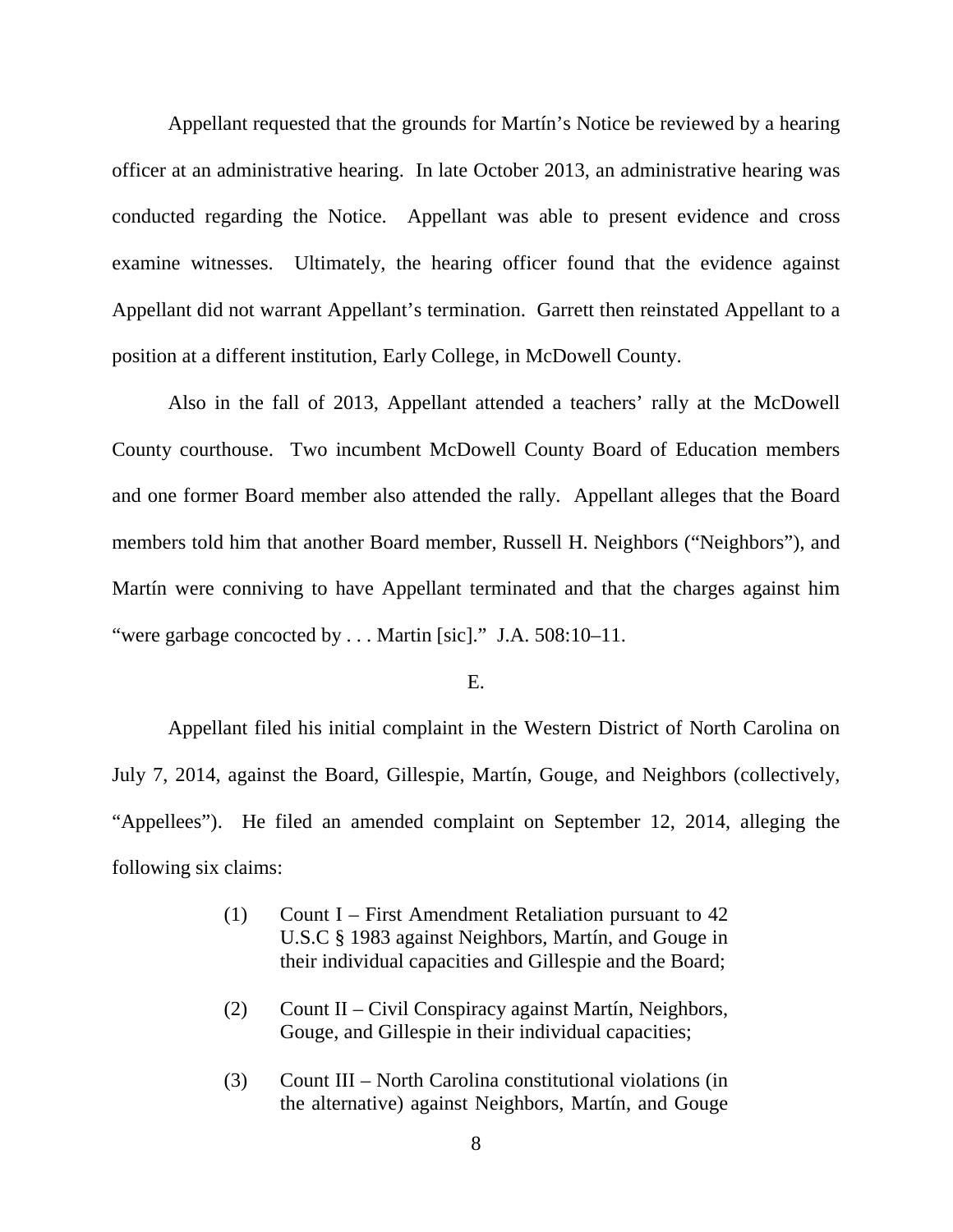in their individual capacities and Gillespie and the Board;

- (4) Count IV Intentional Infliction of Emotional Distress against Martín, Gouge and Gillespie; [4](#page-8-0)
- (5) Count V Tortious Interference with Contract against Gillespie; and
- (6) Count VI Malicious Prosecution against Martín in her individual capacity.

On April 22, 2016, all Appellees filed motions for summary judgment. After briefing and oral argument, the district court granted the motions and dismissed the amended complaint in its entirety. Appellant timely appealed.

## II.

"We review a district court's decision to grant summary judgment de novo, applying the same legal standards as the district court and viewing all facts and reasonable inferences therefrom in the light most favorable to the nonmoving party." *Grutzmacher v. Howard Cty.*, 851 F.3d 332, 342 (4th Cir. 2017) (quoting *Smith v. Gilchrist*, 749 F.3d 302, 307 (4th Cir. 2014)). Summary judgment is appropriate "if the movant shows that there is no genuine dispute as to any material fact and the movant is entitled to judgment as a matter of law." Fed. R. Civ. P. 56(a).

<span id="page-8-0"></span><sup>4</sup> Count IV was voluntarily dismissed on September 18, 2015.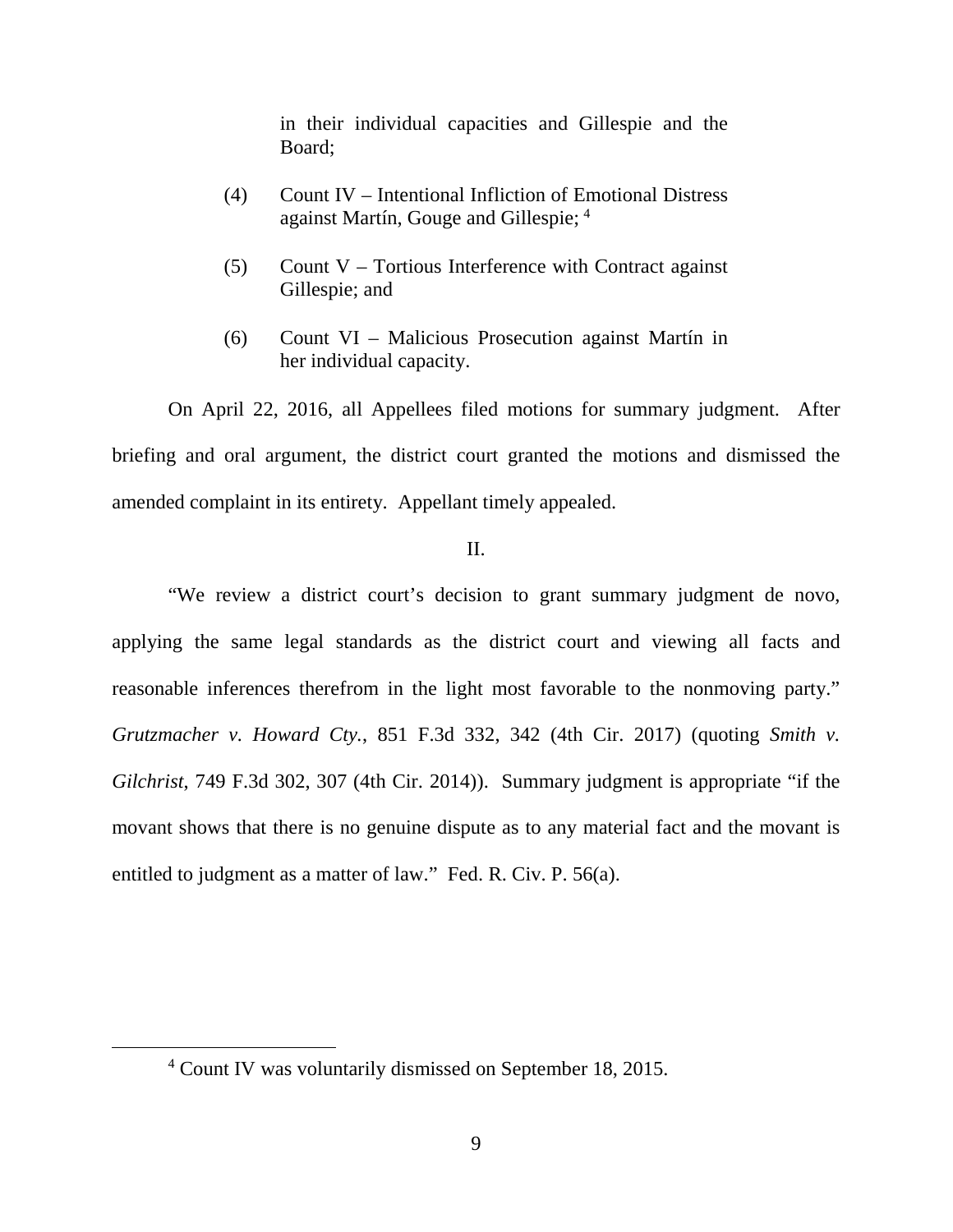### A.

### First Amendment Retaliation

As explained below, all Appellees are entitled to summary judgment on Appellant's First Amendment retaliation claim. The Board is not subject to municipal liability, and Appellant is unable to present a prima facie case against the remaining Appellees. For these reasons, we affirm the district court on Appellant's First Amendment retaliation claim.

1.

## The Board and Municipal Liability

"To hold a municipality (a local government entity) liable for a constitutional violation under § 1983, the plaintiff must show that the execution of a policy or custom of the municipality caused the violation." *Love-Lane v. Martin*, 355 F.3d 766, 782 (4th Cir. 2004) (citing *Hall v. Marion Sch. Dist. No. 2*, 31 F.3d 183, 195 (4th Cir. 1994)). "[M]unicipal liability may be imposed for a single decision by municipal policy-makers under appropriate circumstances." *Pembaur v. City of Cincinnati,* 475 U.S. 469, 480 (1986). However, "[t]o hold a municipality liable for a single decision (or violation), the decisionmaker must possess 'final authority to establish municipal policy with respect to the action ordered.'" *Love-Lane*, 355 F.3d at 782 (quoting *Pembaur*, 475 U.S. at 481). And, a county board of education may only be held liable for "officially sanctioned or ordered" acts. *Pembaur*, 475 U.S. at 480.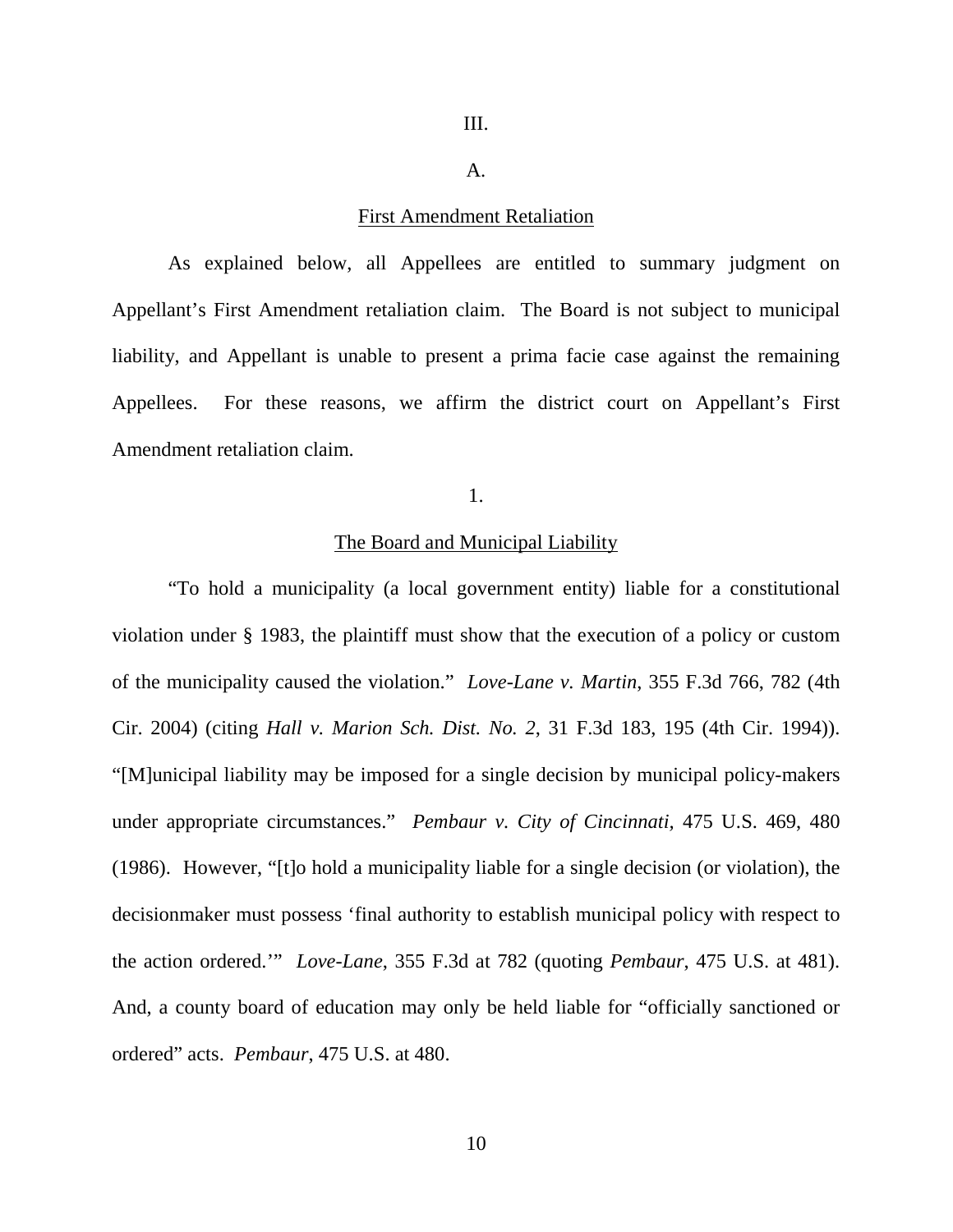Appellant asserts that Martín had "full . . . *and final* authority" to issue the Notice and suspend Appellant with and without pay and thus was the final policymaker for these discrete actions. Appellant's Reply Br. 25 (emphasis in original); *see also* Appellant's Br. 53–54. Moreover, Appellant admits that the Board "has no authority to act" regarding the Notice and suspensions. Appellant's Reply Br. 24. Nonetheless, Appellant believes that the Board's lack of oversight with regard to these actions consequently makes Martín the final policymaker, and as such, her actions imputable to the Board. This argument is meritless. A county board of education "cannot be held liable for personnel decisions over which it did not retain final review authority; that is, it is not liable for decisions committed to [the superintendent's] discretion because there is no respondeat superior liability under § 1983." *Love-Lane*, 355 F.3d at 782.

In order to prevail, Appellant must show that the Board "was aware of the [alleged] constitutional violation and either participated in, or otherwise condoned it." *Love-Lane*, 355 F.3d at 783.Here, there is no evidence that the Board participated in or condoned Appellant's suspensions or investigation, or that it was aware of a potential constitutional violation. Indeed, Appellant admitted that the "[s]uperintendent alone . . . can decide to initiate charges and issue a Notice." Appellant's Reply Br. 25. Moreover, although at the administrative hearing Appellant argued that his recommended dismissal was retaliatory in nature for his involvement in political campaigns, the Board was never involved in the hearing procedure and therefore was not on notice of Appellant's alleged constitutional violations. This is underscored by the fact that Garrett did not directly ask the Board to terminate Appellant. Instead, Garrett, on his own accord, reinstated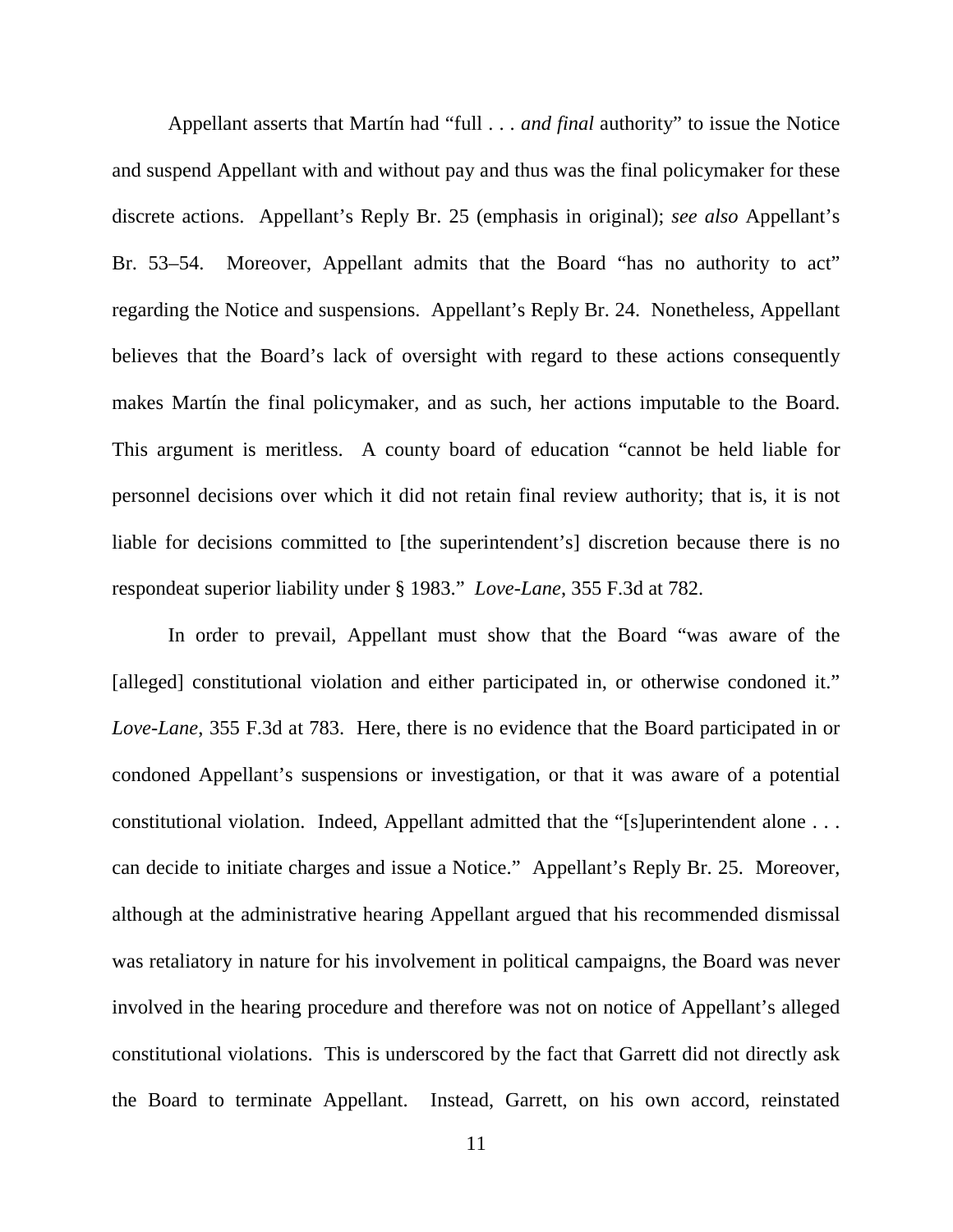Appellant. For these reasons, the Board is not subject to municipal liability in this case and the district court's decision is affirmed as to the Board.

 $2<sub>1</sub>$ 

### Remaining Appellees

a.

Where a public employee sues a government employer for First Amendment

retaliation pursuant to § 1983, the employee must prove:

(1) [He] was speaking as a citizen upon a matter of public concern [and not] as an employee about a matter of personal interest; (2) [His] interest in speaking upon the matter of public concern outweighed the government's interest in providing effective and efficient services to the public; and (3) [His] speech was a substantial factor in the employee's [adverse employment] decision.

*McVey v. Stacy*, 157 F.3d 271, 277–78 (4th Cir. 1998) (the "*McVey* test"); *accord* 

*Grutzmacher v. Howard Cty.*, 851 F.3d 332, 342 (4th Cir. 2017). Here, the parties only

dispute prong three of this test -- also called the causation prong.

This court recently reiterated a two-step process for analyzing the requisite "but

for" causation necessary to satisfy the causation prong of the *McVey* test.

The plaintiff bears the initial burden of proving that his exercise of his First Amendment rights was a substantial or motivating factor in the employer's [adverse employment] decision . . . . And if the plaintiff satisfies that burden, the defendant will avoid liability if he can demonstrate, by a preponderance of the evidence, that he would have made the same employment decision absent the protected expression.

*Bland v. Roberts*, 730 F.3d 368, 375 (4th Cir. 2013) (internal citations and quotations omitted); *see also Ridpath v. Bd. of Gov'rs Marshall Univ.*, 447 F.3d 292, 318 (4th Cir.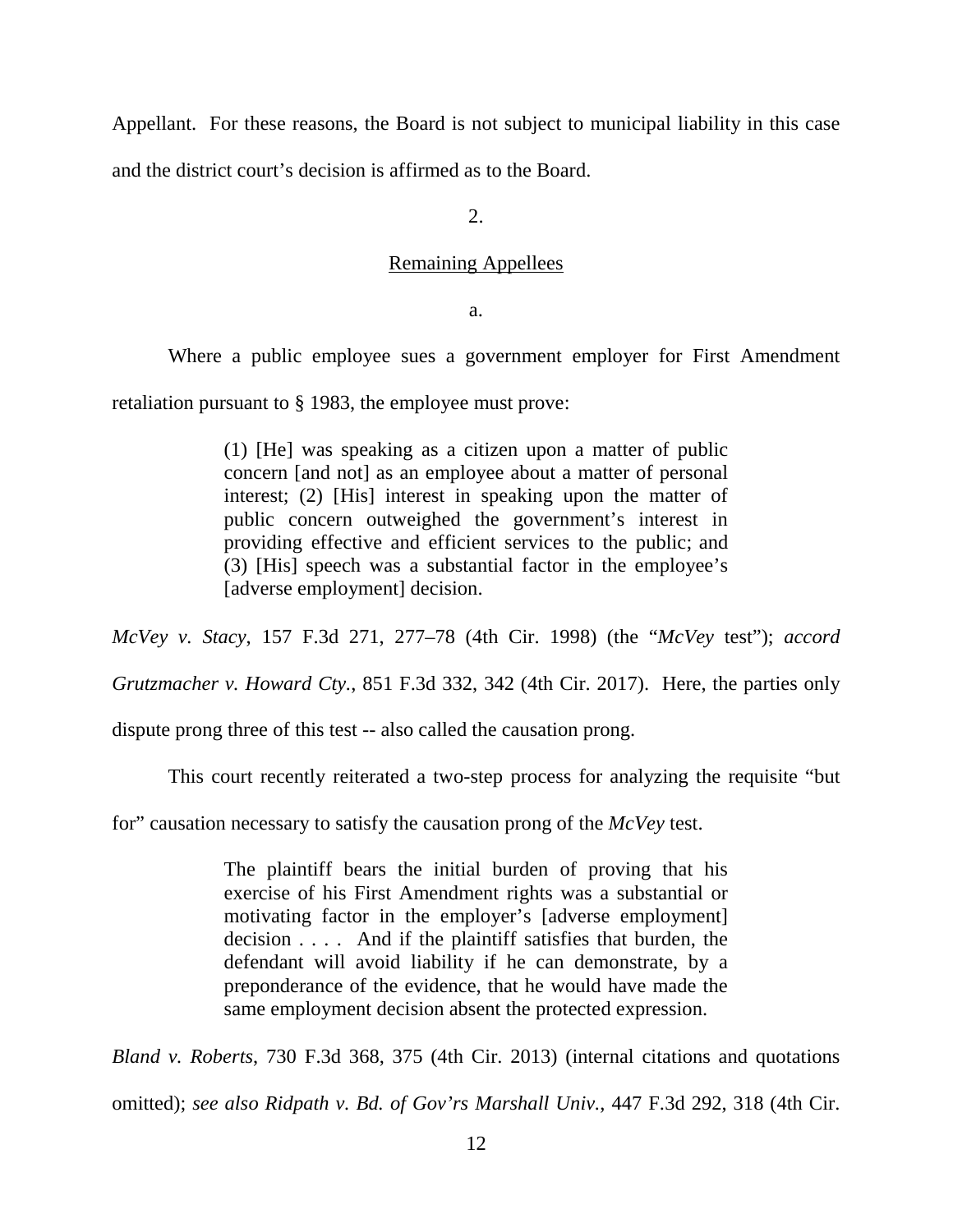2006) ("The causation requirement is 'rigorous' in that the protected expression must have been the 'but for' cause of the adverse employment action alleged."). This two-step process is consistent with Supreme Court precedent. *See Mt. Healthy City Sch. Dist. Bd. of Ed. v. Doyle*, 429 U.S. 274, 287 (1977) (holding if a plaintiff can show a prima facie case of First Amendment retaliation, the district court should go on to determine whether the defendant has shown "by a preponderance of the evidence that it would have reached the same decision . . . even in the absence of the protected conduct").

## b.

This court has repeatedly stated that where causal facts are in dispute, giving rise to a genuine issue of material fact, summary judgment is not appropriate. *See, e.g.*, *Love-Lane*, 355 F.3d at 779 ("If the causal facts about the [adverse employment action] are in dispute, summary judgment is not appropriate."); *id.* at 776 ("Causation can be decided on summary judgment only in those instances when there are no causal facts in dispute." (internal quotations omitted)). If there is no genuine issue of material fact on causation and the plaintiff can prove a prima facie case, the burden shifts to the employer to prove "by a preponderance of the evidence, that he would have made the same employment decision absent the protected expression." *Bland*, 730 F.3d at 375. To make a prima facie showing of causation, Appellant must put forward evidence beyond speculation that provides a sufficient basis for a reasonable inference of causation. *See id.* at 383–84.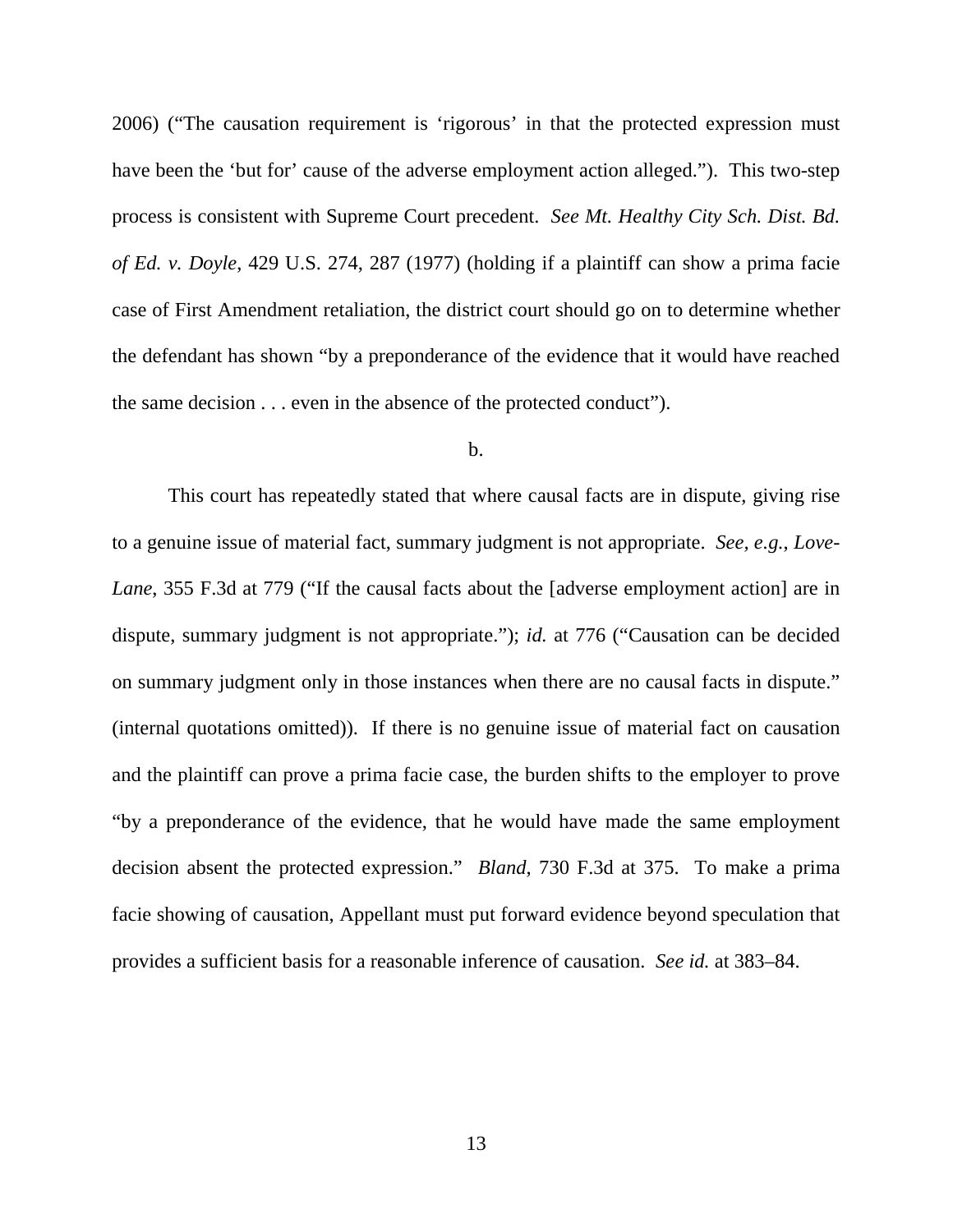i.

## Appellees Neighbors and Gillespie

Appellant has not offered even a mere scintilla of evidence that Neighbors or Gillespie caused his alleged adverse employment action. *See Constantine v. Rectors & Visitors of George Mason Univ.*, 411 F.3d 474, 499 (4th Cir. 2005) ("A plaintiff seeking to recover for First Amendment retaliation must allege that . . . *the defendants took some action* that adversely affected her First Amendment rights . . . ." (emphasis supplied)); *Goldstein v. Chestnut Ridge Volunteer Fire Co.*, 218 F.3d 337, 352 (4th Cir. 2000) ("[T]he employee must establish retaliation of some kind -- that he was deprived of a valuable government benefit or adversely affected in a manner that, at the very least, would tend to chill his exercise of First Amendment rights."). Indeed, neither Gillespie nor Neighbors took *any* action with regard to Appellant's employment, much less any adverse employment action. Without such evidence, Appellant cannot make out a prima facie case of First Amendment retaliation against Neighbors or Gillespie. Accordingly, summary judgment was appropriate as to Neighbors and Gillespie.

## ii.

### Appellee Gouge

As to Gouge, although she conducted and participated in the investigation, Appellant lacks sufficient evidence to prove the requisite causal connection. Indeed, Appellant admitted as much during his deposition:

> Q: Okay. Do you have any actual evidence that Ms. Gouge's actions were motivated by a desire to punish you for your political activities?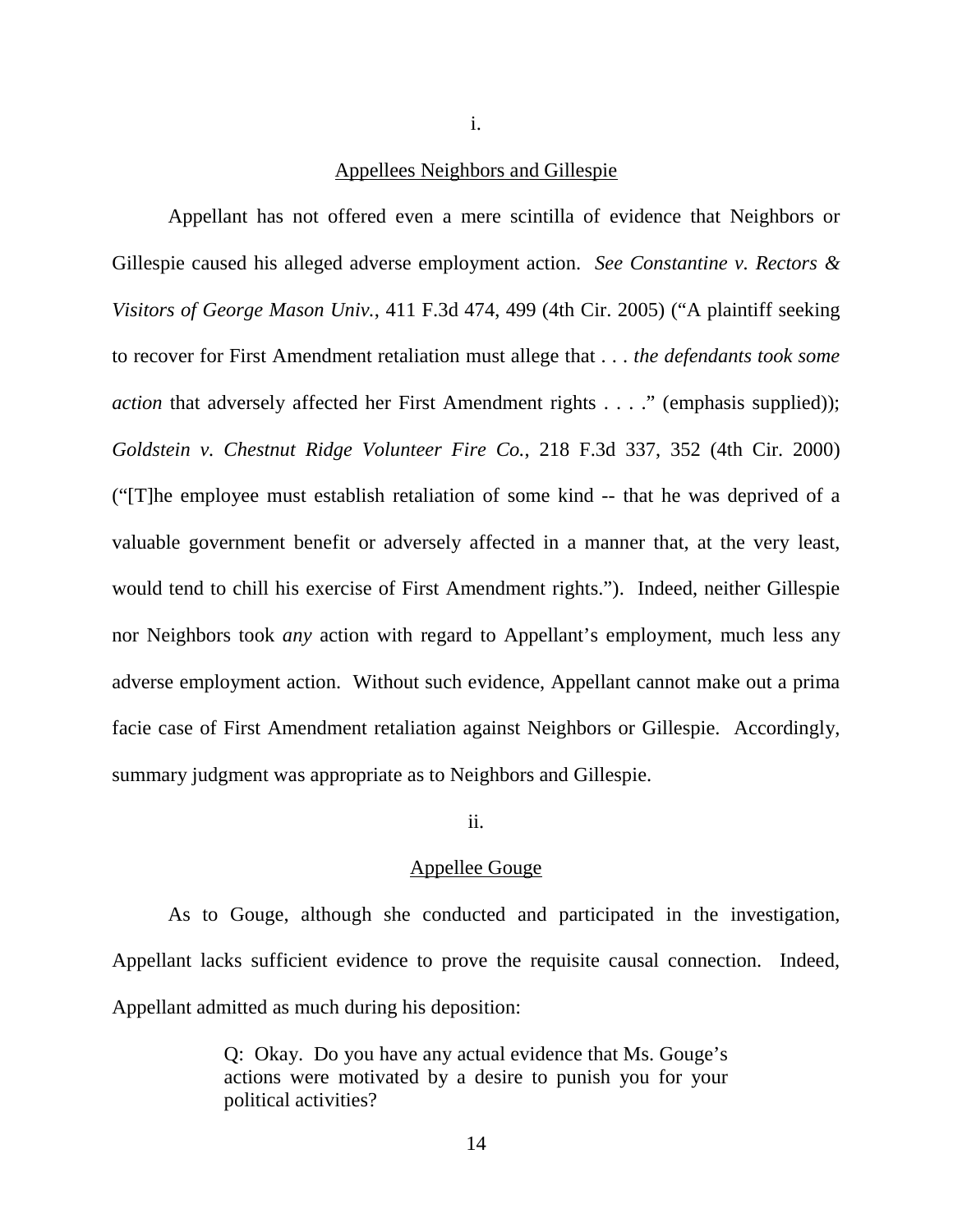A: I do not.

## J.A. 504:25–505:3.

Student declarations claiming both that Gouge pressured them to make certain statements during interviews and that her notes from these interviews are inaccurate are Appellant's only circumstantial evidence of causation. But these statements only speak to the propriety of the investigation. They do not create a causal link between Gouge's investigation and Appellant's political speech. Moreover, Gouge's extended investigation was conducted at the behest of Martín, Gouge's superior, who simply directed Gouge to investigate further due to the seriousness of the allegations. This was a quite reasonable directive under the circumstances. Therefore, no reasonable jury could conclude that Appellant's speech was a substantial factor in Gouge's investigation.

### iii.

### Appellee Martín

Appellant also cannot satisfy the causation prong of the prima facie case against Martín. In retaliation cases, a causal connection may exist where the employer takes adverse employment action against an employee shortly after learning of the protected activity. *See Tobey v. Jones*, 706 F.3d 379, 387–88 (4th Cir. 2013) (examining causal connection for First Amendment retaliation claim); *Price v. Thompson*, 380 F.3d 209, 213 (4th Cir. 2004) (examining causal relationship in Title VII context); *see also Saleh v. Upadhyay*, 11 F. App'x 241, 256–57 (4th Cir. 2001) (per curiam). It follows that "generally the passage of time . . . tends to negate the inference of [causation]." *Price*, 380 F.3d at 213; *see Dowe v. Total Action Against Poverty in Roanoke Valley*, 145 F.3d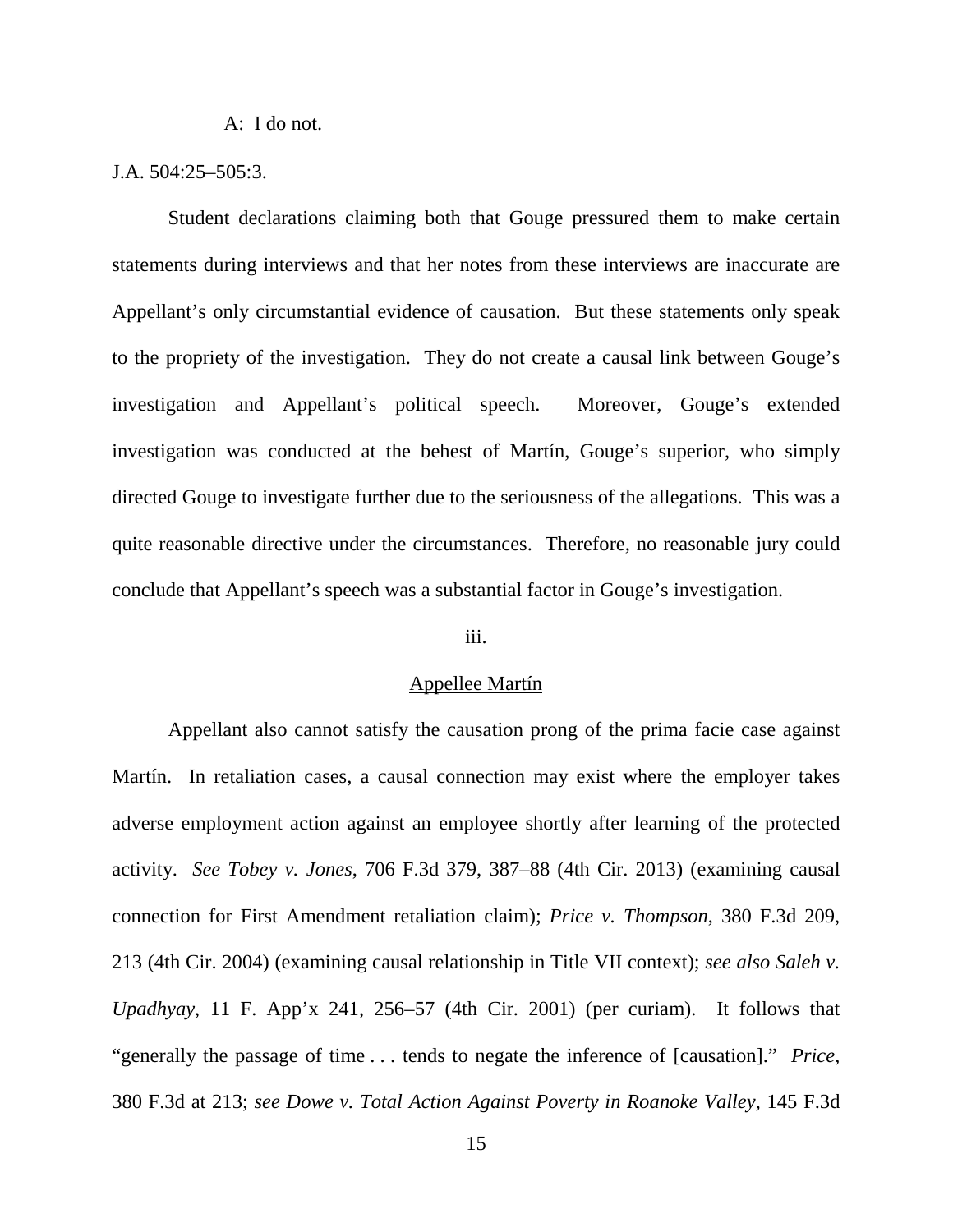653, 657 (4th Cir. 1998) ("A lengthy time lapse between the employer becoming aware of the protected activity and the alleged adverse employment action . . . negates any inference that a causal connection exists between the two."). Where a plaintiff rests his case on temporal proximity alone, the temporal proximity must be very close. *See Clark Cty. Sch. Dist. v. Breeden*, 532 U.S. 268, 273 (2001) ("The cases that accept *mere*  temporal proximity between an employer's knowledge of protected activity and an adverse employment action as sufficient evidence of causality to establish a prima facie case uniformly hold that the temporal proximity must be very close." (internal quotations omitted) (emphasis supplied)).

With regard to Martín, Appellant primarily rests his argument on temporal proximity, but Appellant and Martín dispute when Martín knew of Appellant's work in opposition to Gillespie. Martín claims in her declaration that she was unaware of Appellant's political speech as of April 21, 2013, but Appellant claims Martín knew of the protected speech during the tour of MHS due to Gillespie's comments. *See* J.A. 663:22–664:9 (informing Martín Appellant had "worked against [Gillespie] in previous elections"), 475:1–7 (telling Martín, "that's the one I've been telling you about"). On summary judgment review, we accept the contention of the nonmoving party, Appellant, that Martín knew of the protected speech eight to nine months prior to initiating the investigation. Regardless, this fact is "simply not a sufficient basis for a reasonable inference [of causation]." *Bland*, 730 F.3d at 384. Standing alone, knowledge eight to nine months prior is not "very close." *Breeden*, 532 U.S. at 273; *see Booth v. Maryland*,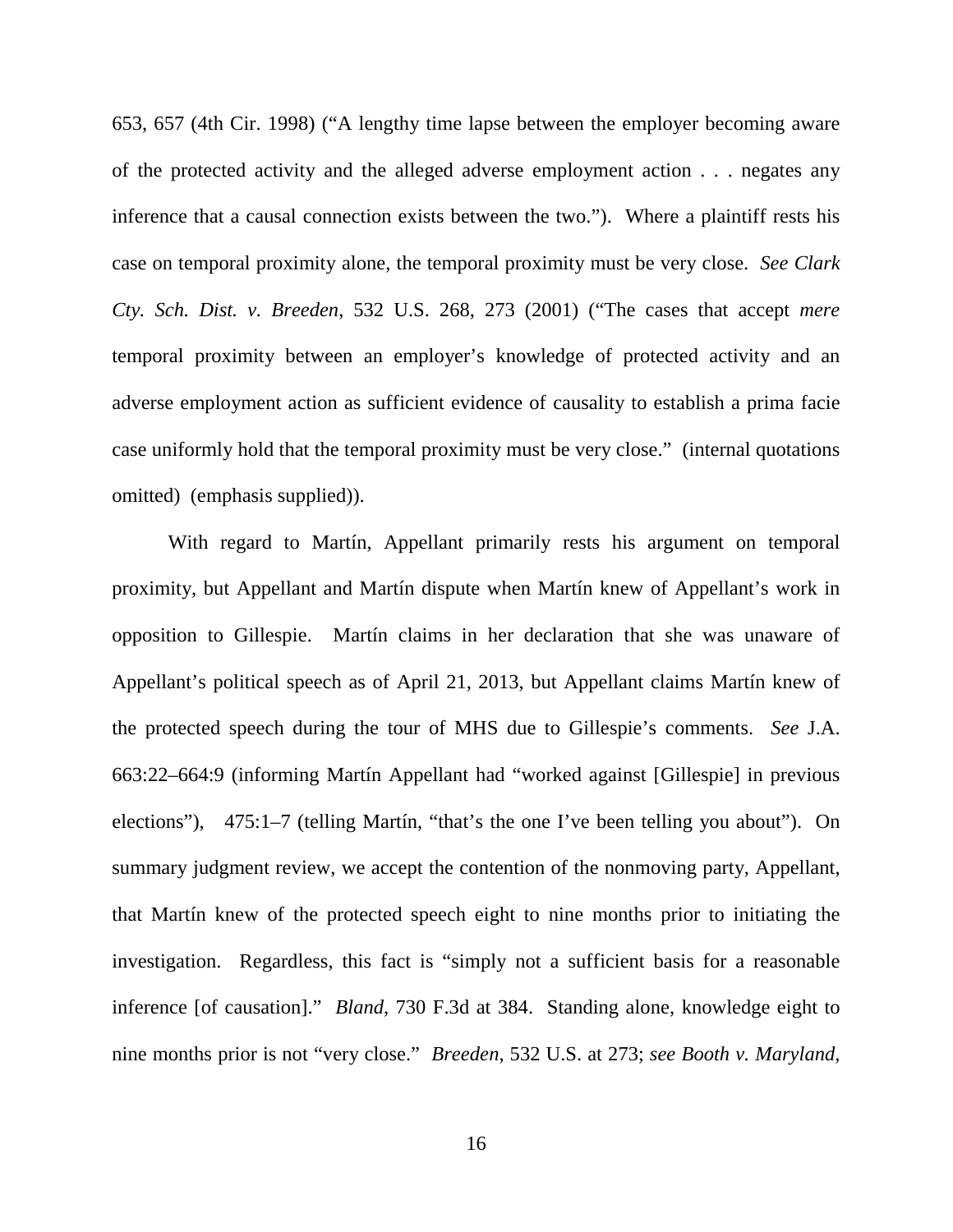337 F. App'x 301, 310 (4th Cir. 2009) (per curiam) (concluding that a nine month lapse was too remote to prove a causal connection alone).

Further, Appellant's additional circumstantial evidence of causation does little, if anything, to help his case. In this vein, Appellant proffers the following: (1) Martín's admission that she did not review Appellant's personnel file and did not consult with other administrators about disciplinary action; (2) evidence suggesting allegations supporting Appellant's suspension were not based on legitimate policies and, to the extent that these policies were applied, they were applied inconsistently; (3) student declarations stating that during the investigation, students were pressured to lie about Appellant's actions and that notes of student interviews contain inaccurate information; and  $(4)$  the hearing officer's report rejecting the grounds for Appellant's dismissal.<sup>[5](#page-16-0)</sup> This circumstantial evidence does nothing more to demonstrate that Appellant's protected speech was a substantial motivating factor in the adverse employment action. The only piece of evidence connecting the speech to the investigation is that Martín learned of the protected speech eight to nine months earlier. In this case, eight to nine months is too distant to raise an inference of causation.

<span id="page-16-0"></span><sup>5</sup> Appellees assert that under Federal Rule of Civil Procedure 56, the court should not consider the hearing officer's report because it is inadmissible hearsay, is unreliable, and because none of the Appellees were party to the administrative hearing. *See*  Appellees' Br. 36. But, the hearing report is not hearsay because it is not offered simply to prove the truth of the matter asserted. Instead, it is offered to show that the charges were rejected by the hearing officer.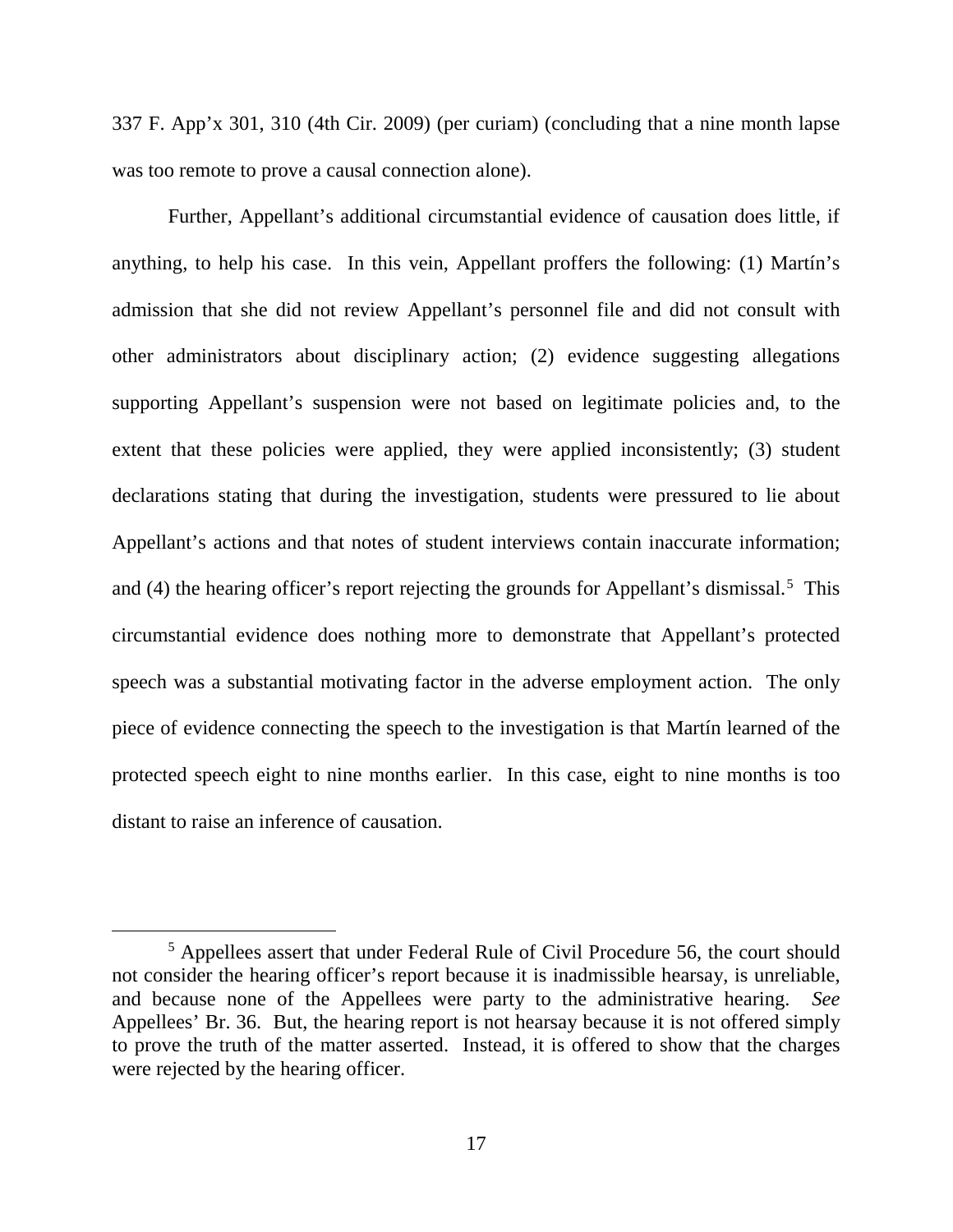Appellant relies on *Price v. Thompson*, 380 F.3d 209, 213 (4th Cir. 2004), to support the position that the eight to nine month time frame is sufficient to create an inference of causation. However, *Price* is not persuasive in this context. In *Price*, we assumed without deciding that "in the failure-to-hire context, the employer's knowledge coupled with an adverse action taken at the first opportunity [nine to ten months later] satisfies the causal connection element of the prima facie case." *Id.* We noted in *Price*  that causation was a "close question" but found that a reasonable trier of fact could conclude that the defendant knew of the protected activity and because of the protected activity, the defendant, at the first available opportunity, declined to hire the plaintiff. *Id.*  The "first available opportunity" notion discussed in *Price* is specific to the failure-tohire context and, therefore, is inapplicable here. Thus, *Price* does not save Appellant.

## 3.

#### *Mt. Healthy* Defense

In *Mt. Healthy City Sch. Dist. Bd. of Ed. v. Doyle*, 429 U.S. 274, 287 (1977), the Supreme Court held that if a plaintiff can prove a prima facie case of First Amendment retaliation, a defendant will avoid liability if it demonstrates "by a preponderance of the evidence that it would have reached the same decision . . . even in the absence of the protected conduct." *Id.* (the "*Mt. Healthy* defense"); *accord Bland*, 730 F.3d at 375. Here, even assuming Appellant could prove a prima facie case of retaliation, Appellees have demonstrated by a preponderance of the evidence that the investigation, suspensions, and Notice would have been issued even in the absence of the protected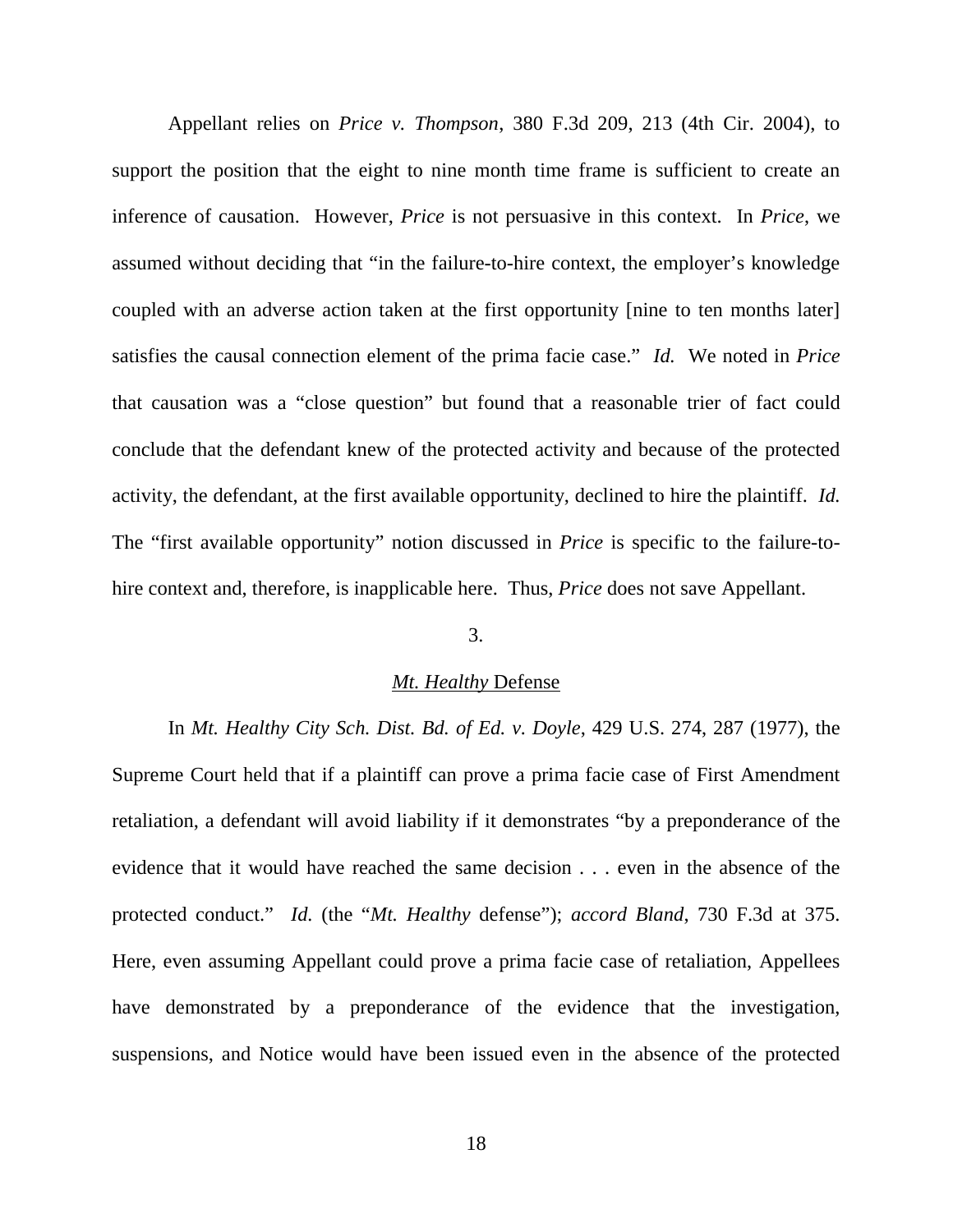conduct. Indeed, the initiation of the investigation in this case was taken in response to the comment Appellant himself admits was inappropriate.

The investigation was initiated by Gouge, approved by Garrett, and extended by Martín. The suspensions and Notice were both imposed by Martín. Appellees submitted declarations of two veteran superintendents who concurred in the reasonableness of the procedures. The Notice lays out ample grounds for its issuance, even if they were ultimately found not to warrant termination. And significantly, Appellant himself admits that he "would hope" that if a student "went to the administration [with her complaint], the administration would take some sort of action, at least an investigation," and that if a teacher denies the allegation, the administration "should investigate" it "thoroughly." J.A. 395:21–396:8.

Ultimately, Appellant asks this court to invade the realm of local administration of school systems reserved to the states by the Tenth Amendment. We decline to do so. It is difficult to fathom how a school and its administrators could be liable for investigating and taking disciplinary action for the legitimately inappropriate behavior to which Appellant has admitted in this case. *See* J.A. 613 ("I crossed the line. I'm so sorry."), 618 ("I messed up. I said something I shouldn't have said. . . . I had no idea I was being inappropriate."), 374:6–11 (admitting it would be inappropriate to say a student was a pedophile), 390:15–25 (admitting that if Appellant said what the girlfriend reported, it would be inappropriate and the girlfriend would have a legitimate reason to complain).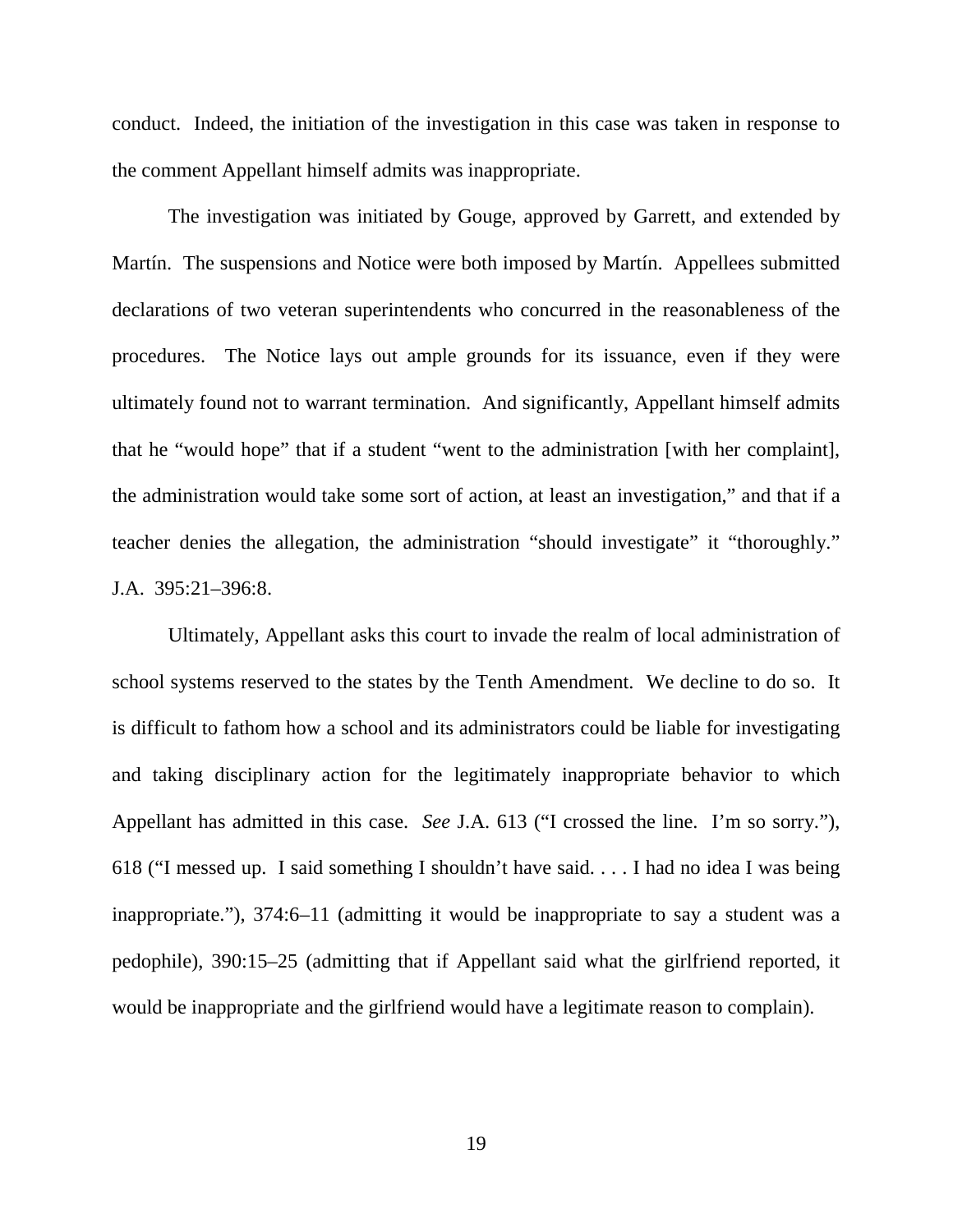B.

### Civil Conspiracy

"To establish a conspiracy claim under § 1983, a plaintiff 'must present evidence that the [defendants] acted jointly in concert and that some overt act was done in furtherance of the conspiracy which resulted in [the] deprivation of a constitutional right.'" *Massey v. Ojaniit*, 759 F.3d 343, 357–58 (4th Cir. 2014) (alterations in original) (quoting *Hinkle v. City of Clarksburg*, 81 F.3d 416, 421 (4th Cir. 1996)). This burden is "weighty." *Hinkle*, 81 F.3d at 421. "While they need not produce direct evidence of a meeting of the minds, [plaintiffs] must come forward with specific circumstantial evidence that each member of the alleged conspiracy shared the same conspiratorial objective." *Id.* The evidence "must, at least, reasonably lead to the inference that [the defendants] positively or tacitly came to a mutual understanding to try to accomplish a common and unlawful plan." *Id.* 

Here, the district court determined that Appellant's conspiracy claim failed because there had been no constitutional deprivation due to the failure of Appellant's First Amendment claim. In the alternative, the district court decided that the conspiracy claim failed because Appellant "failed to come forward with any evidence, either circumstantial or direct, that would allow a jury to find the existence of a conspiracy." J.A. 1250. Because Appellant's "evidence amounts to nothing more than rank speculation and conjecture[,]" we agree with the district court. *Hinkle*, 81 F.3d at 422.

This court has "recognize[d] that direct evidence of a conspiracy is not always available" but the court "cannot use this fact as an excuse to forgive Appellant['s] failure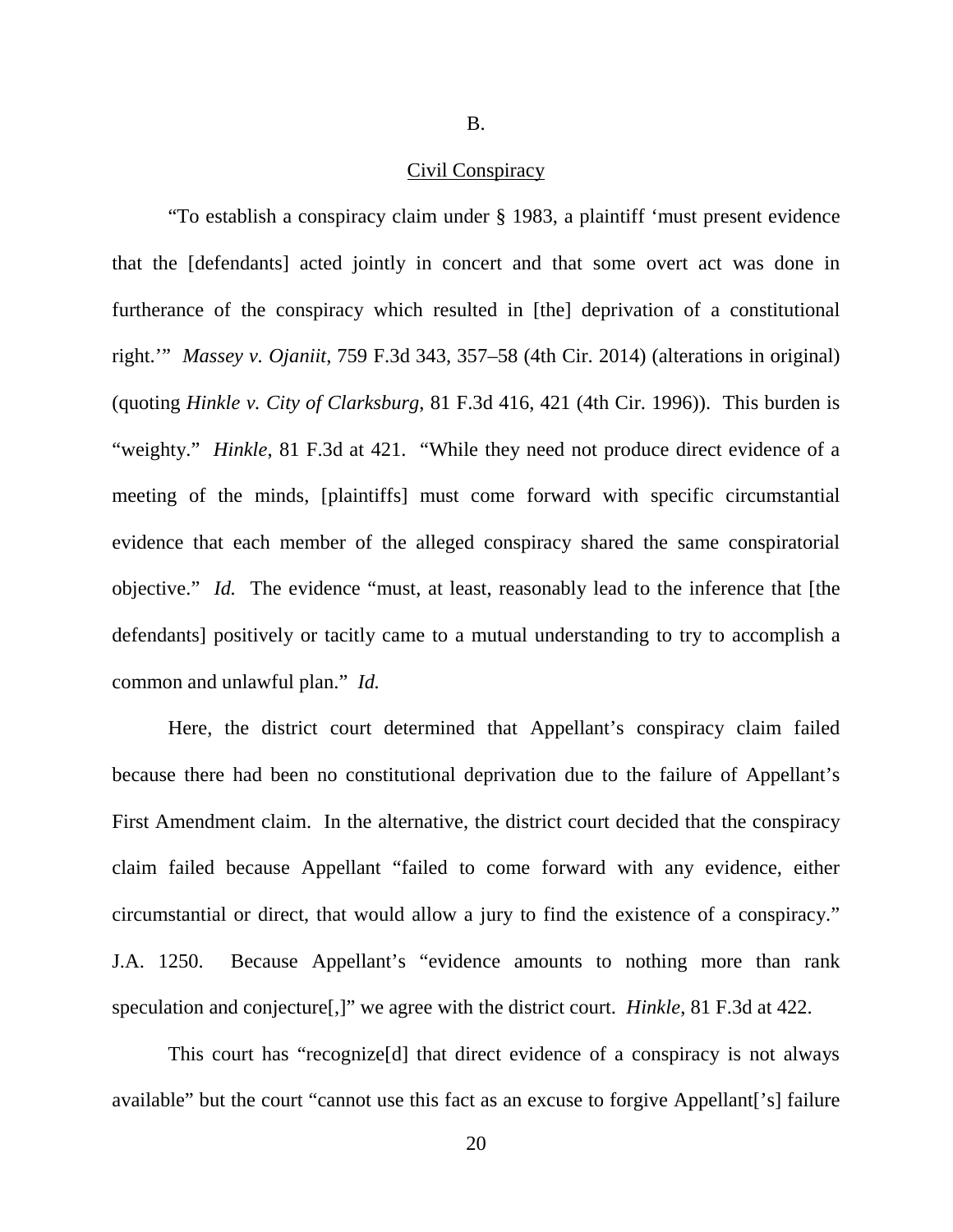to prove [his] case." *Hinkle*, 81 F.3d at 423. Appellant's allegation of a conspiracy against Appellees here is not supported by any evidence rising above mere speculation and shows only that Appellees knew each other. Acquaintanceships alone are insufficient to prove a conspiracy. "There is a reason why we do not allow this level of conjecture to determine lawsuits: such adventures of the mind tend to be unreliable." *Id.* 

## 1.

## Appellee Neighbors

In his deposition, Appellant quite clearly admitted that he has no direct evidence

that Neighbors conspired with any other Appellee:

Q. Do you have any evidence that Russell Neighbors in any way influenced Dr. Martin in the disciplinary proceedings against you?

A. No.

. . .

Q. Well, do you have any evidence . . . that Mitch Gillespie and Russell Neighbors ever had a discussion or communication about you before this lawsuit was filed?

A. I do not have actual evidence, no.

Q. Do you have any evidence that Russell Neighbors had a communication with anybody about you before you were suspended from your job?

A. I do not.

Q. Do you have any evidence that Russell Neighbors communicated with anybody concerning you prior to the decision by the superintendent to recommend termination?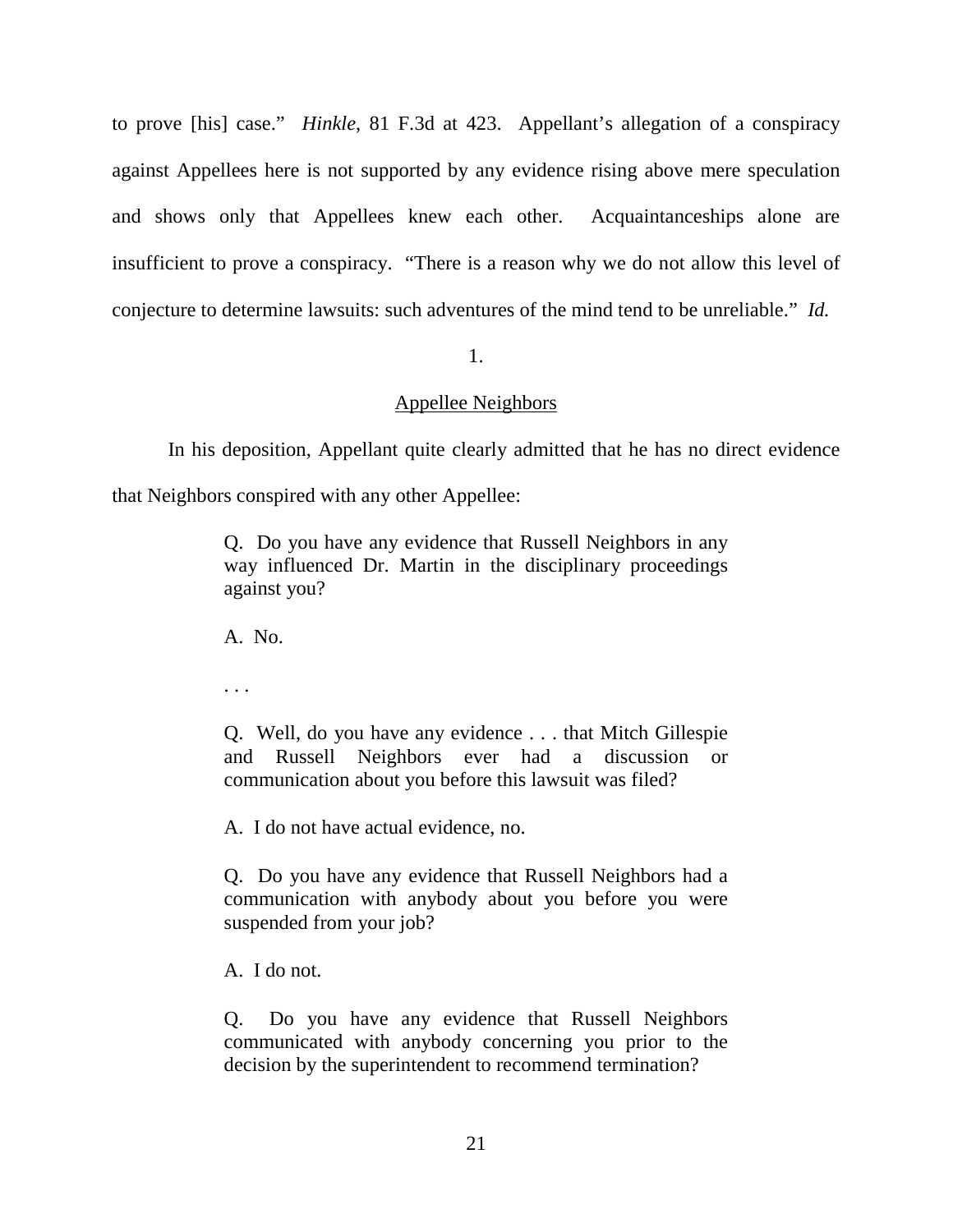#### A. I do not.

J.A. 330:19–22, 506:25–507:13. Appellant further admitted he did not have any evidence that "Russell Neighbors was telling . . . Martín what to do with respect to [Appellant's] employment at any time prior to the end of April 2013." *Id.* at 530:17–21.

Despite these admissions, Appellant attempts to rest his case against Neighbors on three pieces of circumstantial evidence: (1) deposition testimony demonstrating that Neighbors was a mutual friend of Gillespie and Martín; (2) text messages showing Neighbors was helping Martín find other employment; and (3) Appellant's account of statements made to him by other board members implicating Neighbors in a scheme to have him fired.

Friendship or acquaintanceship, standing alone, is insufficient to "reasonably lead to the inference that Appellees positively or tacitly came to a mutual understanding to try to accomplish a common and unlawful plan." *Hinkle*, 81 F.3d at 421; *cf. United States v. Burgos*, 94 F.3d 849, 869–70 (4th Cir. 1996) (concluding that for a criminal conspiracy, acquaintanceship constitutes circumstantial evidence that may, along with other evidence, support a conviction). At base, Appellant's evidence requires "speculation and the piling of inferences" and is inadequate to show any "mutual understanding" reached by Neighbors and any other Appellee. *Hinkle*, 81 F.3d at 421, 423. Therefore, Appellant's civil conspiracy claim against Neighbors fails.

22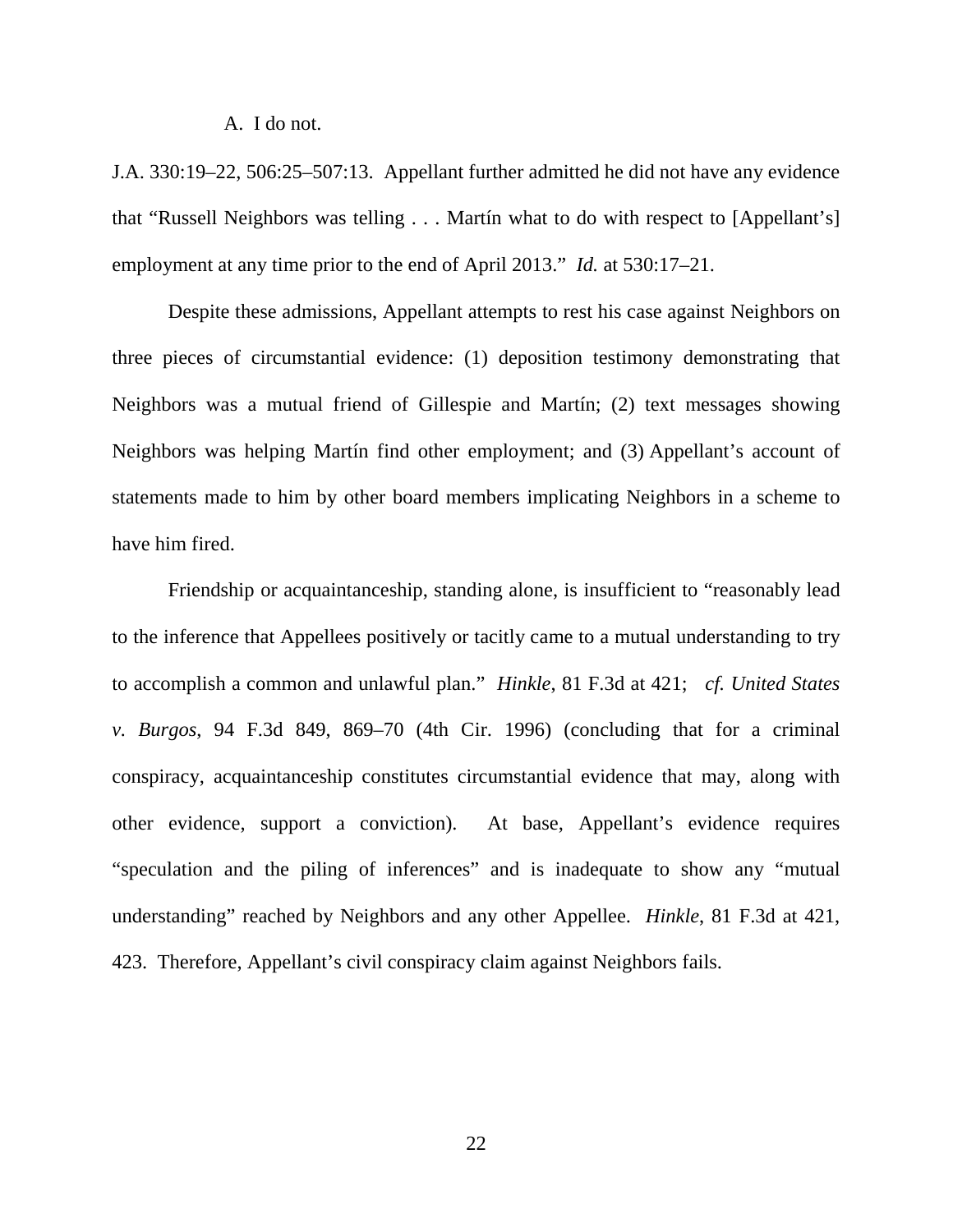## 2.

## Appellee Gouge

Likewise, Appellant has offered no direct evidence that Gouge conspired with any

other Appellees. During deposition, Appellant admitted the following:

Q. Well, can you point me to any evidence where it says that Ms. Gouge did these things in order to curry favor with Dr. Martin [sic]?

A. No.

. . .

Q. Do you have any evidence that Ms. Gouge was trying to curry favor with Mr. Neighbors as part of the disciplinary process?

A. No.

Q. Okay. Do you have any evidence that Ms. Gouge was trying to curry favor with Mr. Gillespie as part of the disciplinary process?

A. No.

. . .

Q: Okay. Sitting here today, do you have any actual evidence that Natalie Gouge entered into a conspiracy or an agreement with anybody to pursue a disciplinary proceeding in order to punish you for your political activities?

A: I -- I have no actual evidence. I have circumstantial evidence in that she built a case of lies and made things up about me, and I believe that she did that to win favor with the new superintendent as well as others.

J.A. 470:17–20, 491:2–9, 504:15–25.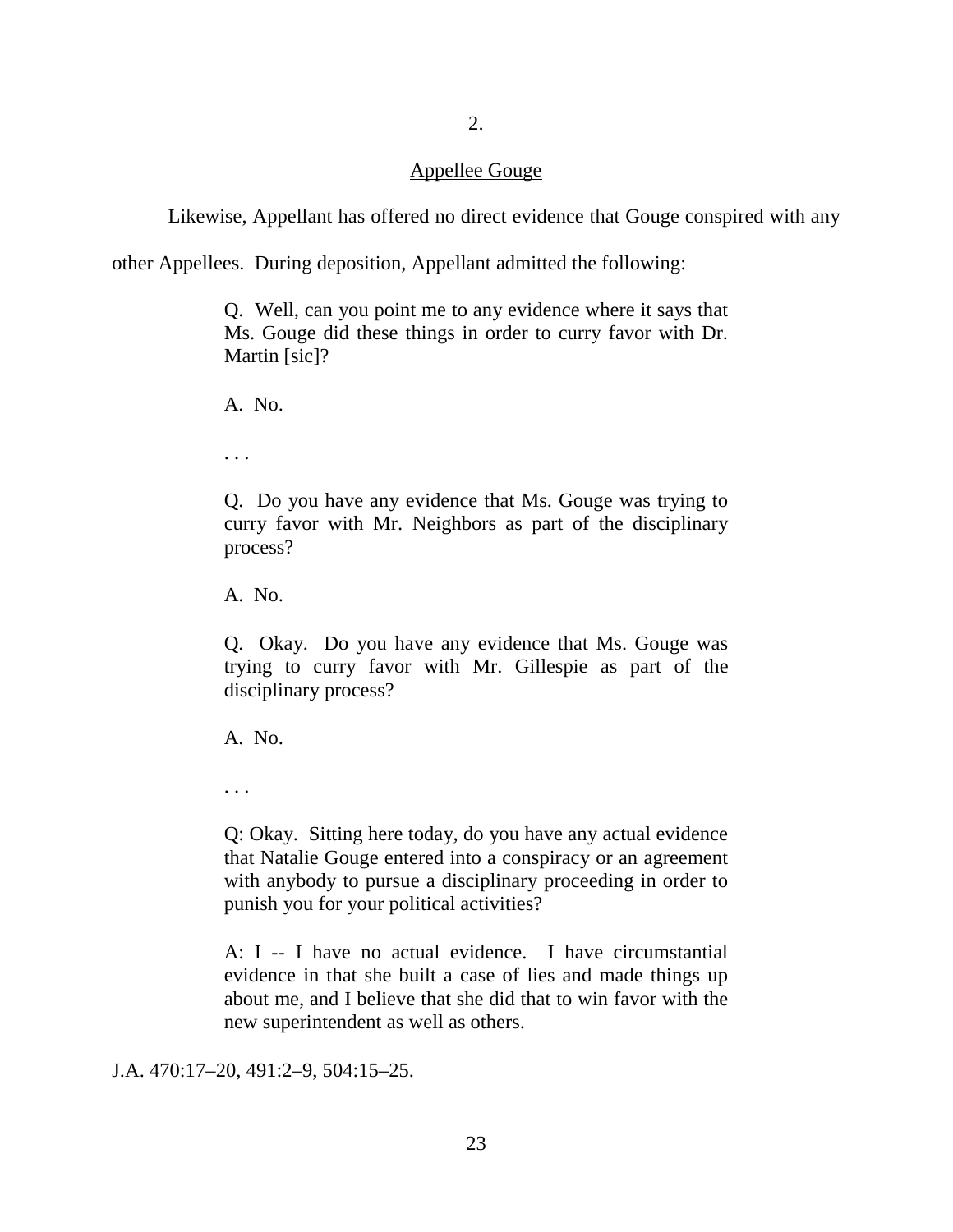Appellant rests his conspiracy case against Gouge on the same circumstantial evidence offered in support of his First Amendment retaliation claim -- that she pressured students in interviews and took inaccurate notes. If anything, this evidence evinces nothing more than misconduct on Gouge's part. The link to any animus is pure speculation. No reasonable trier of fact could conclude, based on this evidence, that Gouge reached any mutual understanding with any of the other Appellees in this case.

3.

#### Appellees Gillespie and Martín

As for Gillespie and Martín, Appellant again puts forth no direct evidence of a conspiracy. Appellant admitted:

> Q. Do you have any actual evidence that Mitch Gillespie actually did anything to either cause or encourage Dr. Martin's [sic] suspension or recommendation of termination?

A. No.

. . .

Q. Well, do you have any evidence that Dr. Martin [sic] was taking action as to you as part of this conspiracy with Mr. Gillespie and Mr. Neighbors? Do you have any actual evidence?

A. No. No.

*Id.* at 319:23–320:2, 328:20–24. Although Appellant has presented circumstantial evidence that Gillespie communicated his disdain for Appellant to Martín, there is no evidence beyond conjecture that the two ever had a mutual understanding to retaliate against Appellant for his protected speech. There is no specific circumstantial evidence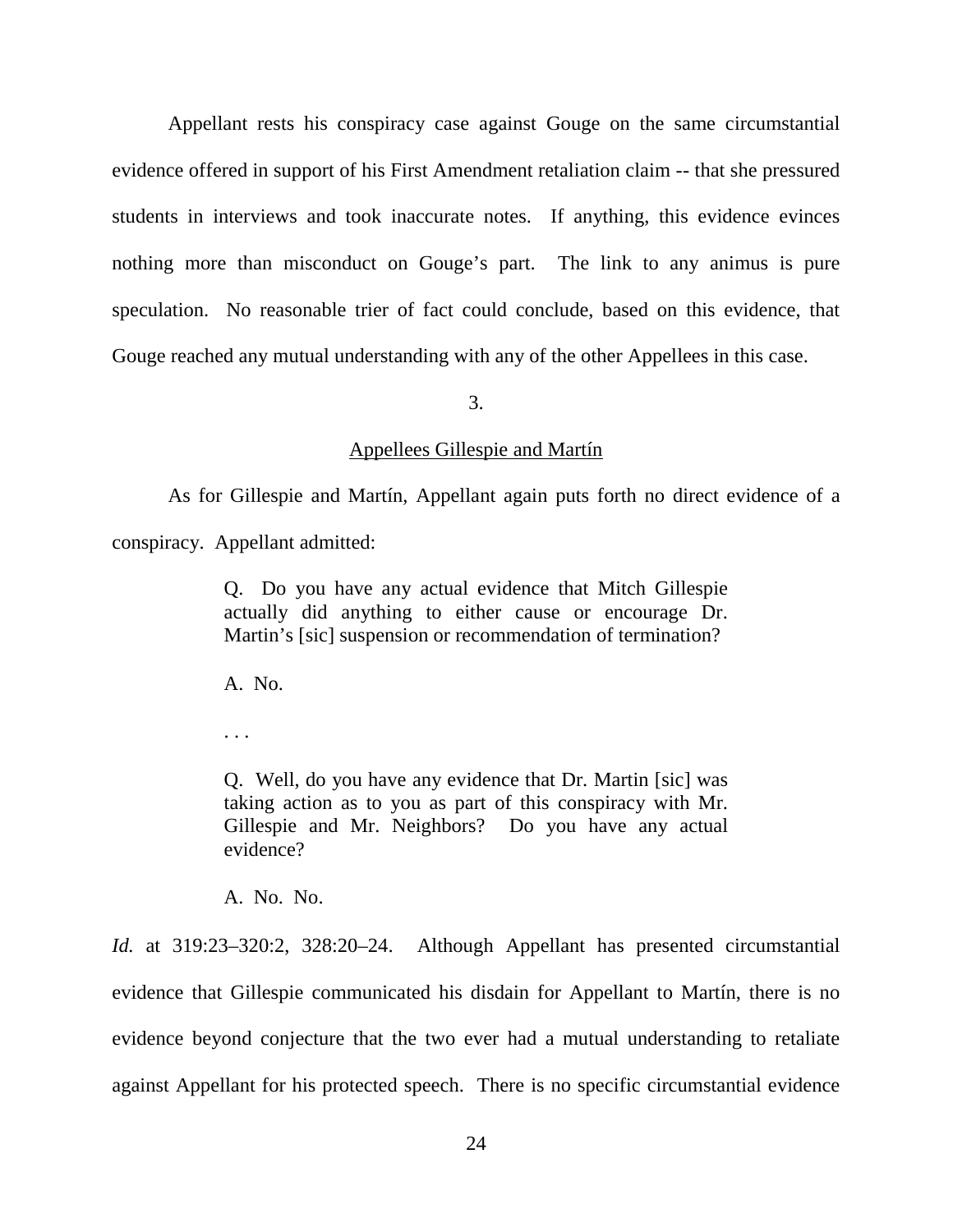connecting Gillespie's animus to Martín's action weighty enough to create a genuine issue of material fact as to these two defendants.

### 4.

### Conspiracy Evidence

Appellant has not met his burden to come forward with "specific circumstantial evidence that each member of the alleged conspiracy shared the same conspiratorial objective." *Hinkle*, 81 F.3d at 421. Therefore, the district court did not err in granting summary judgment on the Appellant's civil conspiracy claim.

## C.

## North Carolina Constitution

In his Amended Complaint, Appellant asserts an alternative claim for retaliation based on the exercise of his rights under Sections 12 and 14 of Article I of the North Carolina constitution. Appellant brought this claim against Gouge, Martín, and Neighbors in their official capacities, and the Board and Gillespie. The district court disposed of these claims for the same reasons it disposed of Appellant's First Amendment retaliation claim. We do the same.

In North Carolina, "[t]he standards for free speech retaliation claims under the state constitution are the same as those for free speech claims under the federal constitution." *Sheaffer v. Cty. of Chatham*, 337 F. Supp. 2d 709, 729 (M.D.N.C. 2004); *see Evans v. Cowan*, 510 S.E.2d 170, 175–76 (N.C. Ct. App. 1999). As discussed, Appellant's First Amendment retaliation claim fails on the merits as to Gouge, Gillespie,

25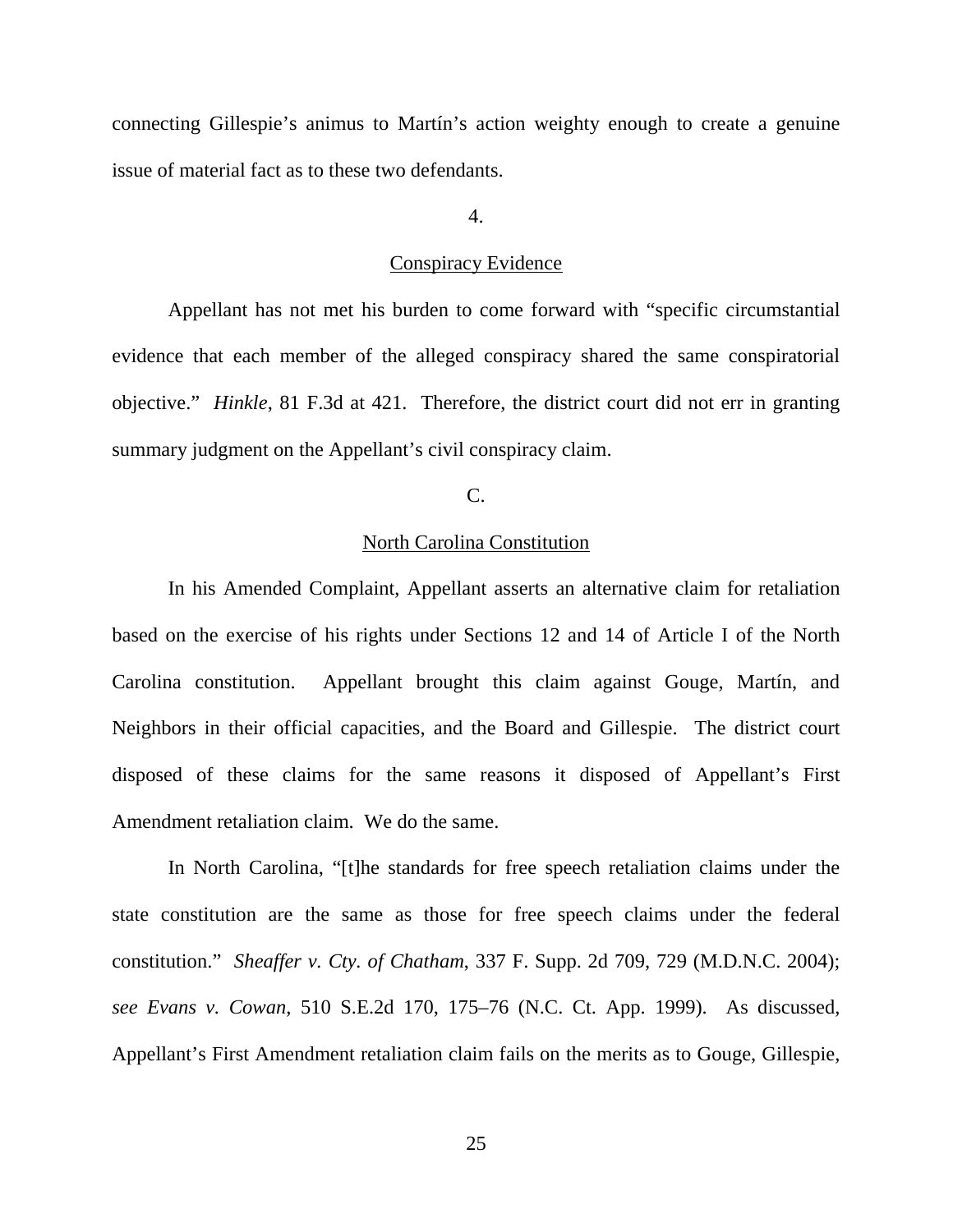Martín, and Neighbors. Accordingly, his North Carolina constitutional claim similarly fails as to these Appellees.

In North Carolina, a plaintiff can only proceed under the state constitution against the state if no other adequate state law remedy exists. *See Corum v. Univ. of N.C. Through Bd. of Gov'rs*, 413 S.E.2d 276, 289 (N.C. 1992) ("[I]n the absence of an adequate state remedy, one whose state constitutional rights have been abridged has a direct claim against the State under our Constitution."). Here, Appellant has not alleged any other state law claims against the Board so he has not otherwise attempted to gain an adequate remedy under state law. Moreover, Appellant has not shown (or even argued) that he does not have any other adequate state remedy. *See Craig ex rel. Craig v. New Hanover Cty. Bd. of Ed.*, 678 S.E.2d 351, 355 (N.C. 2009) ("[T]o be considered adequate in redressing a constitutional wrong, a plaintiff must have at least the opportunity to enter the courthouse doors and present his claim."). Because a claim against North Carolina under the North Carolina constitution is only available in the absence of an adequate state remedy, Appellant does not have a claim against the Board. Accordingly, the district court is affirmed as to Appellant's North Carolina constitutional claim.

## D.

### Tortious Interference

Appellant argues that the district court erred by granting summary judgment on Appellant's tortious interference claim because, according to Appellant, Gillespie did not challenge this claim in his motion for summary judgment. But his motion clearly requested summary judgment on "all claims against him." J.A. 271. While courts are not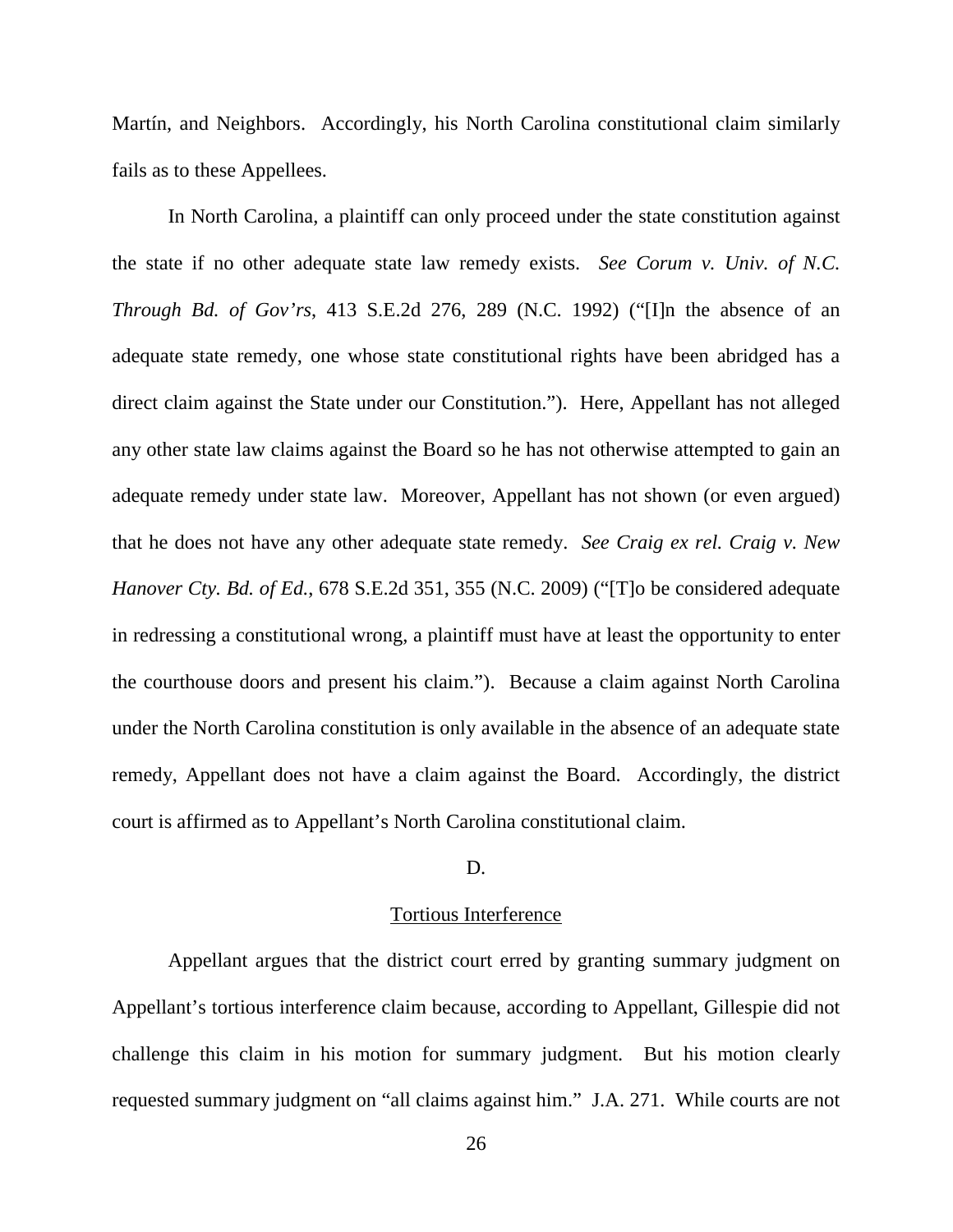obligated to do the work of the litigants, even if Gillespie presented no argument or authority on the tortious interference claim, district courts may enter summary judgment sua sponte "so long as the losing party was on notice that she had to come forward with all of her evidence." *Celotex Corp. v. Catrett*, 477 U.S. 317, 326 (1986). Here, Gillespie moved for summary judgment on "all claims against him." J.A. 271. Appellant had raised five claims against Gillespie, including the tortious interference claim. Accordingly, Appellant was on notice "to come forward with all . . . evidence" relevant to his tortious interference claim, satisfying *Celotex. See Celotex*, 477 U.S. at 326; *see also Allstate Ins. Co. v. Fritz*, 452 F.3d 316, 323 (4th Cir. 2006) (finding adequate notice where one of two defendants moved for summary judgment on negligence claim).

We agree with the district court that Appellant has failed to put forward adequate evidence to demonstrate that Gillespie intentionally induced any other Appellee to breach Appellant's employment contract with the Board. Accordingly, the district court did not err.

#### E.

### Malicious Prosecution

Finally, Appellant alleges a state law claim for malicious prosecution against Martín for the initiation of dismissal proceedings and prosecution of the charges contained in the Notice. The district court determined that "[b]ecause Plaintiff . . . failed to establish a genuine issue of material fact as to malice and lack of probable cause, summary judgment [was] appropriate on Plaintiff's claim for malicious prosecution."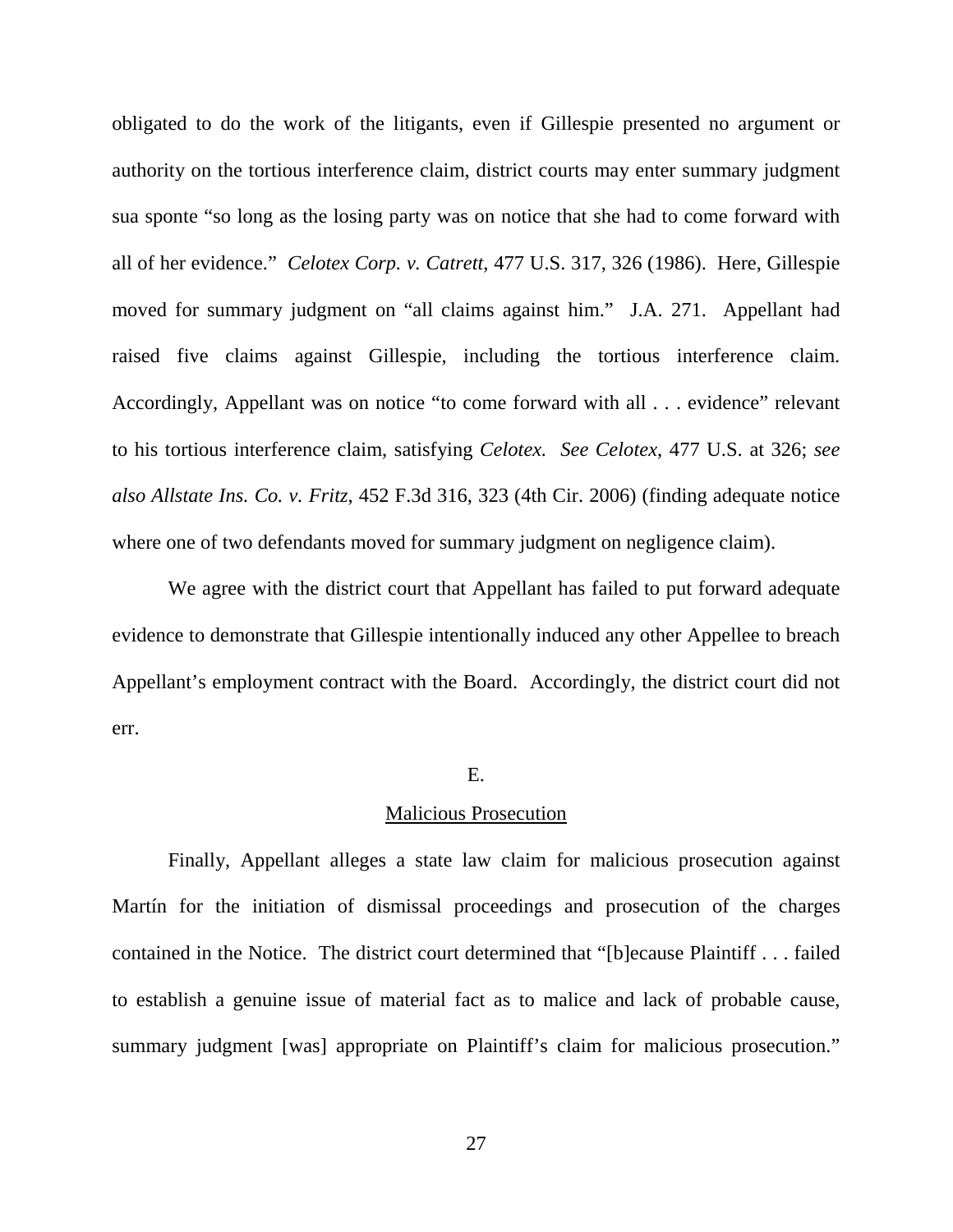J.A. 1258. We agree that Appellant has not presented sufficient evidence to show a lack of probable cause.

Under North Carolina law, in order to establish a claim for malicious prosecution, "a plaintiff must show that the defendant (1) initiated or participated in the earlier proceeding; (2) did so maliciously; (3) without probable cause; and (4) the earlier proceeding ended in favor of the plaintiff." *Turner v. Thomas*, 794 S.E.2d 439, 444 (N.C. 2016). The parties here do not dispute the first or fourth elements. "Where the claim is one for malicious prosecution, [p]robable cause . . . has been properly defined as the existence of such facts and circumstances, known to [the defendant] at the time, as would induce a reasonable man to commence a prosecution." *Best v. Duke Univ.*, 448 S.E.2d 506, 510 (N.C. 1994) (alterations in original) (internal quotations omitted).

In fact, the grounds set forth in the Notice outline the facts and circumstances known to Martín at the commencement of the prosecution. This is undisputed. But, Appellant has not produced evidence sufficient to support a finding that, in light of these facts and circumstances known to Martín, it was unreasonable to commence a prosecution. To show unreasonableness, Appellant relies on Gouge's preliminary determination that a letter of reprimand was the appropriate disciplinary action for Appellant's inappropriate comment. Appellant compares Martín's Notice to Gouge's letter of reprimand. The difference in severity of discipline, Appellant argues, demonstrates that the facts would not induce a reasonable person to commence a prosecution. However, the letter of reprimand does not reflect the totality of circumstances justifying Martín's later decision to prosecute. Martín recommended

28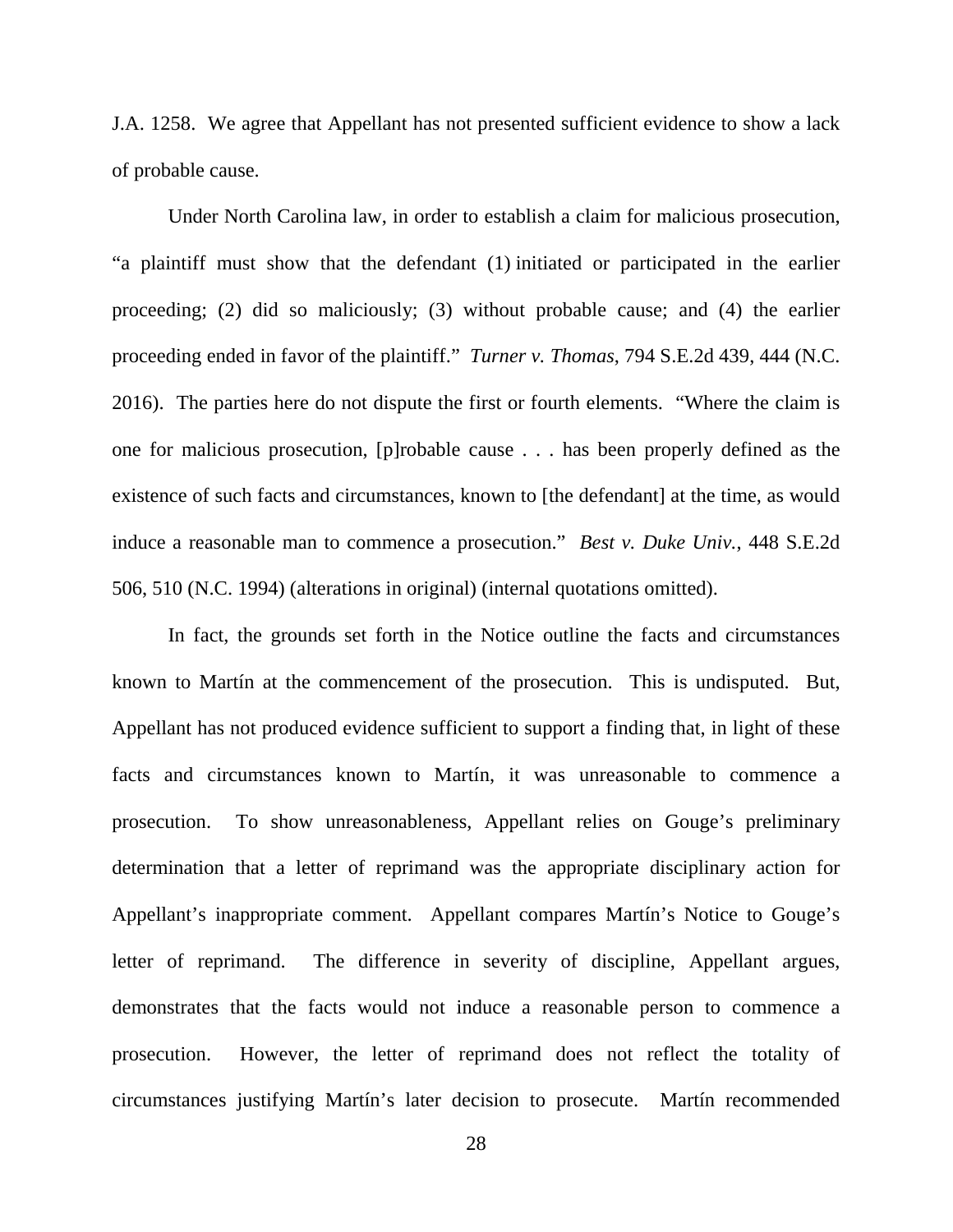Appellant's termination based on all of Appellant's inappropriate behavior as a "conglomeration of the whole thing" and not "one isolated event." J.A. 741:25–742:1, 743:5–6. She stated, "One event led to an investigation and that revealed multiple offenses." *Id.* at 743:6–8. Gouge's letter of reprimand was drafted in response to the offending comment on April 17, 2013. Moreover, Appellant arguably concedes reasonableness by stating that he "hope[d]" the administration would "take some sort of action, at least an investigation" in response to a complaint by a student of inappropriate conduct. *Id.* at 395:21–396:8.

Viewing the evidence in the light most favorable to Appellant, Appellant cannot show that the grounds stated in the Notice, as facts and circumstances known to Martín at the time she initiated the proceedings, would not induce a reasonable person to commence a prosecution. Therefore, summary judgment was proper on these grounds.

## IV.

In light of the foregoing, the decision of the district court is

### *AFFIRMED*.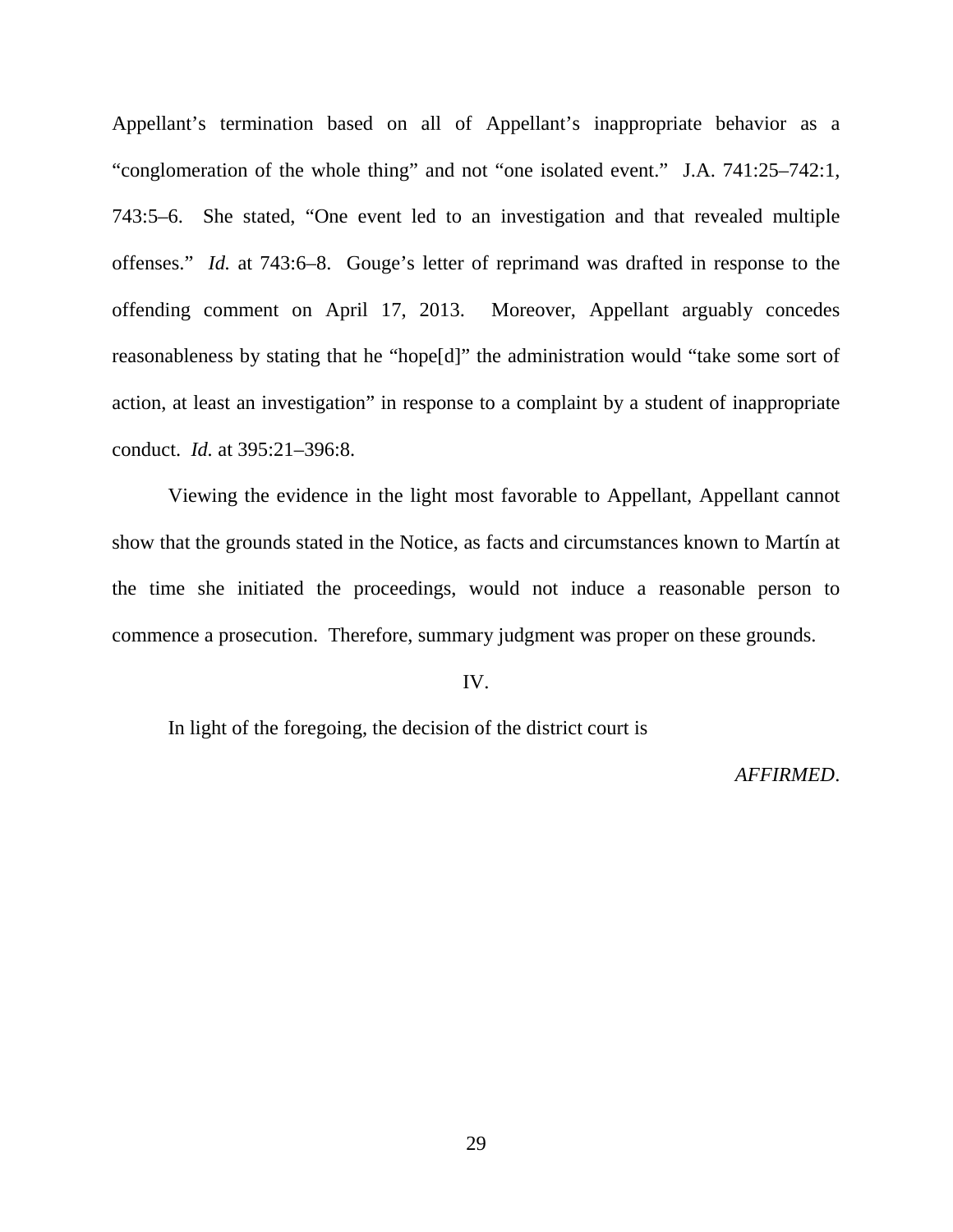### WILKINSON, Circuit Judge, concurring:

I am pleased to concur in Judge Thacker's fine opinion. This case presents a school system personnel problem of the sort that occurs in hundreds, if not thousands, of school systems across the country every day. Here the plaintiff, a teacher, allegedly singled out two students' sexual proclivities in front of their entire AP Government class, driving the young woman involved to tears and the woman's mother to complain to school administrators.

Of course school administrators looked into it. It would have been a dereliction of duty not to do so. Their investigation revealed further inappropriate statements the teacher made to a student on Facebook, speculating about the student's possible membership in the North American Man-Boy Love Association. Whether all this conduct merited a reprimand, suspension, or termination was well within the administrators' discretion. For their efforts, they were hit with this litigation, which has been going on for over three years and in which the joint appendix alone has swelled to over 1200 pages.

I am unable to detect the slightest scintilla of educational benefit from all the churning in this lawsuit. In fact, it has drained the time of educators and the resources of a school district already burdened, as most districts are, with the steep compliance costs of federal regulation. Far be it from me to entertain the quaint notion that the efforts of educators should be spent on education, but that was assuredly not where this lawsuit directed them.

I do not think any section 1983 suit should evince such a profound lack of faith in the ability of local school systems to address their own personnel issues. There are